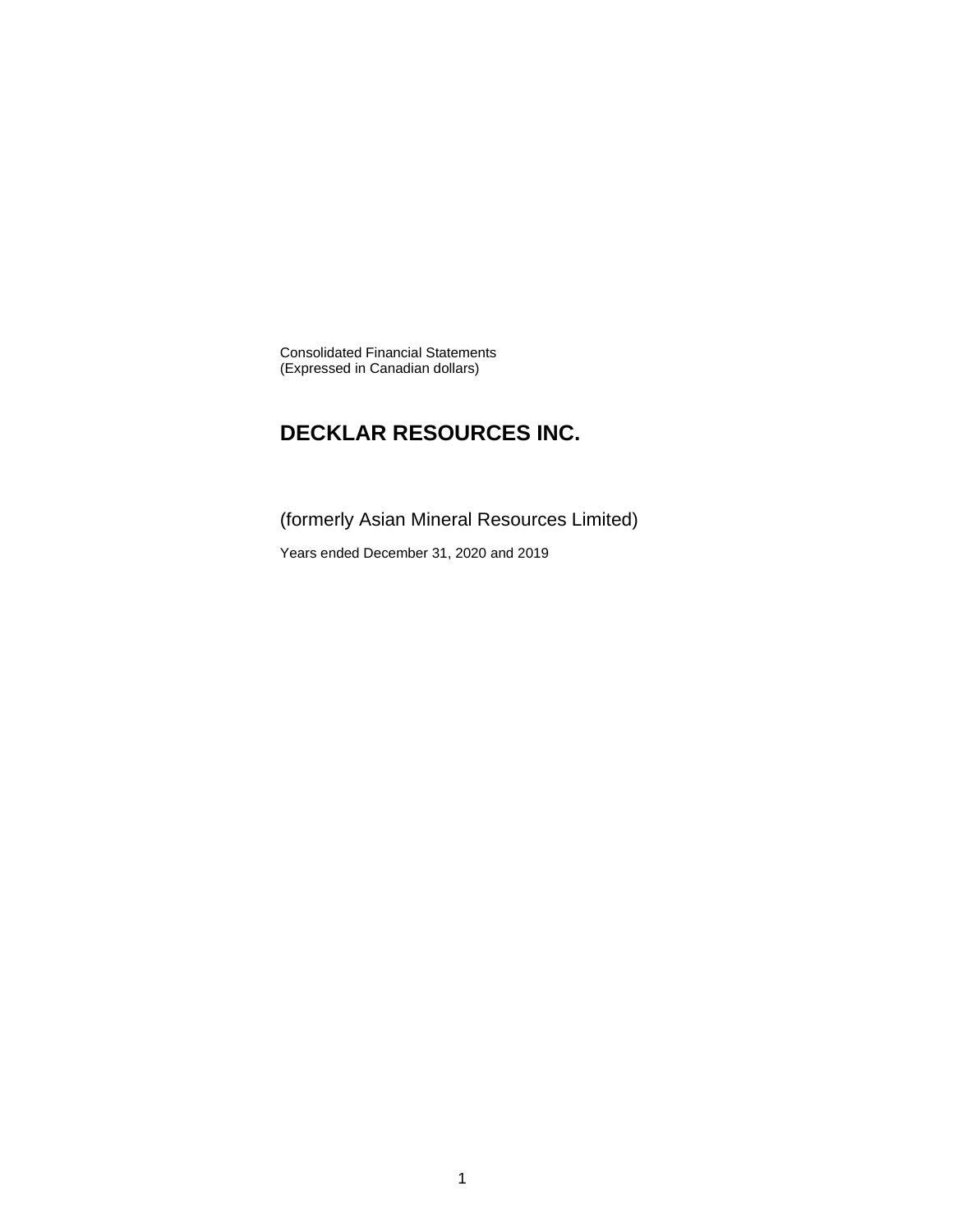**Contents** Years ended December 31, 2020 and 2019

|                                                              | Page |
|--------------------------------------------------------------|------|
| Independent Auditor's Report                                 | 3    |
| <b>Consolidated Financial Statements</b>                     |      |
| <b>Consolidated Statements of Financial Position</b>         | 5    |
| Consolidated Statements of Operations and Comprehensive loss | 6    |
| Consolidated Statements of Changes in Shareholders' Equity   | 7    |
| <b>Consolidated Statements of Cash Flows</b>                 | 8    |
| Notes to the Consolidated Financial Statements               | 9    |
|                                                              |      |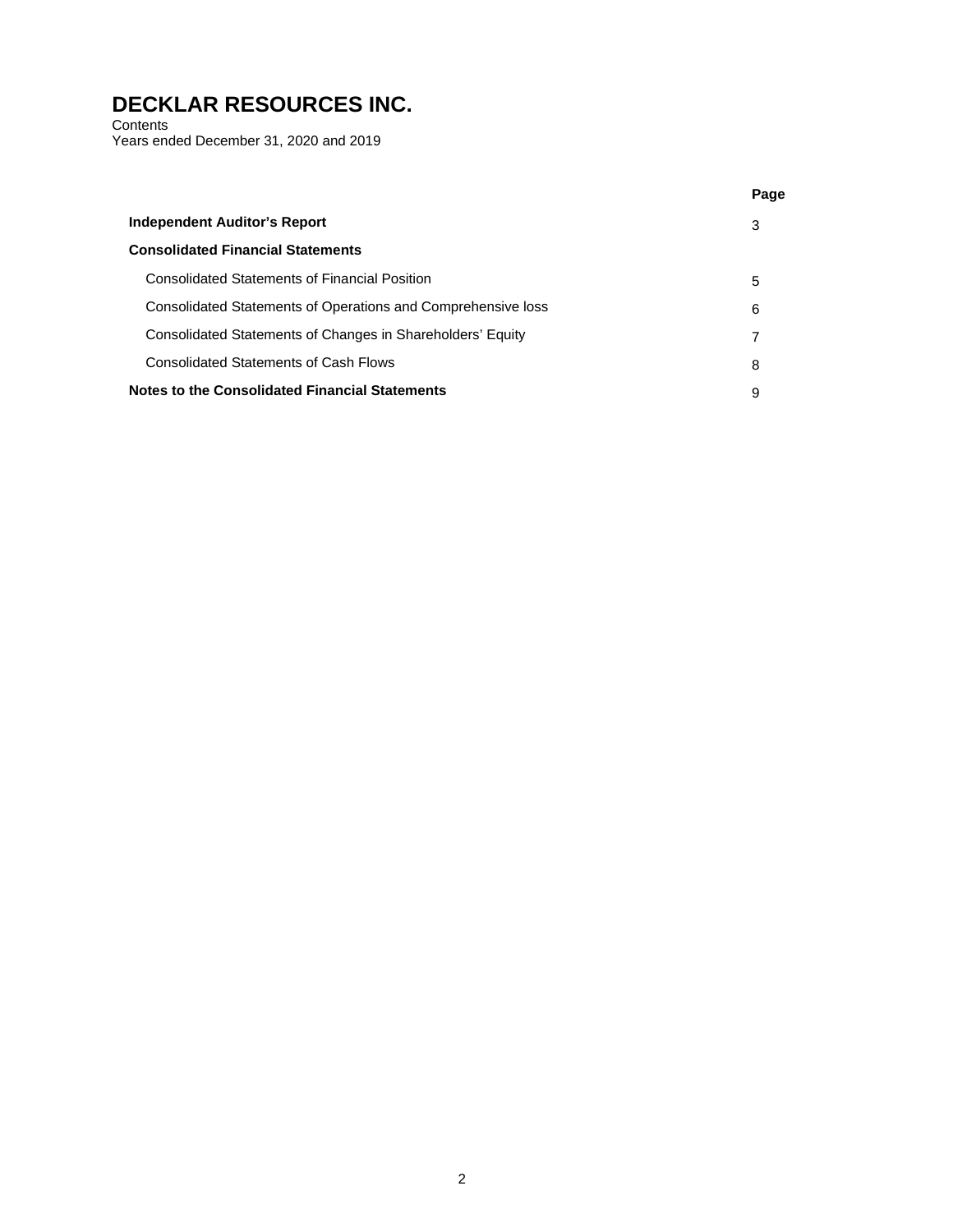

To the Shareholders of Decklar Resources Inc. (formerly Asian Mineral Resources Limited):

#### **Opinion**

We have audited the consolidated financial statements of Decklar Resources Inc. (formerly Asian Mineral Resources Limited) and its subsidiary (the "Company"), which comprise the consolidated statements of financial position as at December 31, 2020, and the consolidated statements of operations and comprehensive loss, changes in shareholders' equity and cash flows for the year then ended, and notes to the consolidated financial statements, including a summary of significant accounting policies.

In our opinion, the accompanying consolidated financial statements present fairly, in all material respects, the consolidated financial position of the Company as at December 31, 2020, and its consolidated financial performance and its consolidated cash flows for the year then ended in accordance with International Financial Reporting Standards.

#### **Basis for Opinion**

We conducted our audit in accordance with Canadian generally accepted auditing standards. Our responsibilities under those standards are further described in the Auditor's Responsibilities for the Audit of the Consolidated Financial Statements section of our report. We are independent of the Company in accordance with the ethical requirements that are relevant to our audit of the consolidated financial statements in Canada, and we have fulfilled our other ethical responsibilities in accordance with these requirements. We believe that the audit evidence we have obtained is sufficient and appropriate to provide a basis for our opinion.

#### **Material Uncertainty Related to Going Concern**

We draw attention to Note 1 in the consolidated financial statements, which indicates that the Company has incurred a net loss for the year ended December 31, 2020 and, as of that date, had an accumulated deficit and negative working capital. As stated in Note 1, these events or conditions, along with other matters as set forth in Note 1, indicate that a material uncertainty exists that may cast significant doubt on the Company's ability to continue as a going concern. Our opinion is not modified in respect of this matter.

#### **Other Matter**

The consolidated financial statements of the Company for the year ended December 31, 2019 were audited by another auditor who expressed an unmodified opinion on those consolidated financials statements on April 29, 2020.

#### **Other Information**

Management is responsible for the other information. The other information comprises Management's Discussion and Analysis.

Our opinion on the consolidated financial statements does not cover the other information and we do not express any form of assurance conclusion thereon.

In connection with our audit of the consolidated financial statements, our responsibility is to read the other information and, in doing so, consider whether the other information is materially inconsistent with the consolidated financial statements or our knowledge obtained in the audit or otherwise appears to be materially misstated. We obtained Management's Discussion and Analysis prior to the date of this auditor's report. If, based on the work we have performed on this other information, we conclude that there is a material misstatement of this other information, we are required to report that fact. We have nothing to report in this regard.

#### **Responsibilities of Management and Those Charged with Governance for the Consolidated Financial Statements**

Management is responsible for the preparation and fair presentation of the consolidated financial statements in accordance with International Financial Reporting Standards, and for such internal control as management determines is necessary to enable the preparation of consolidated financial statements that are free from material misstatement, whether due to fraud or error.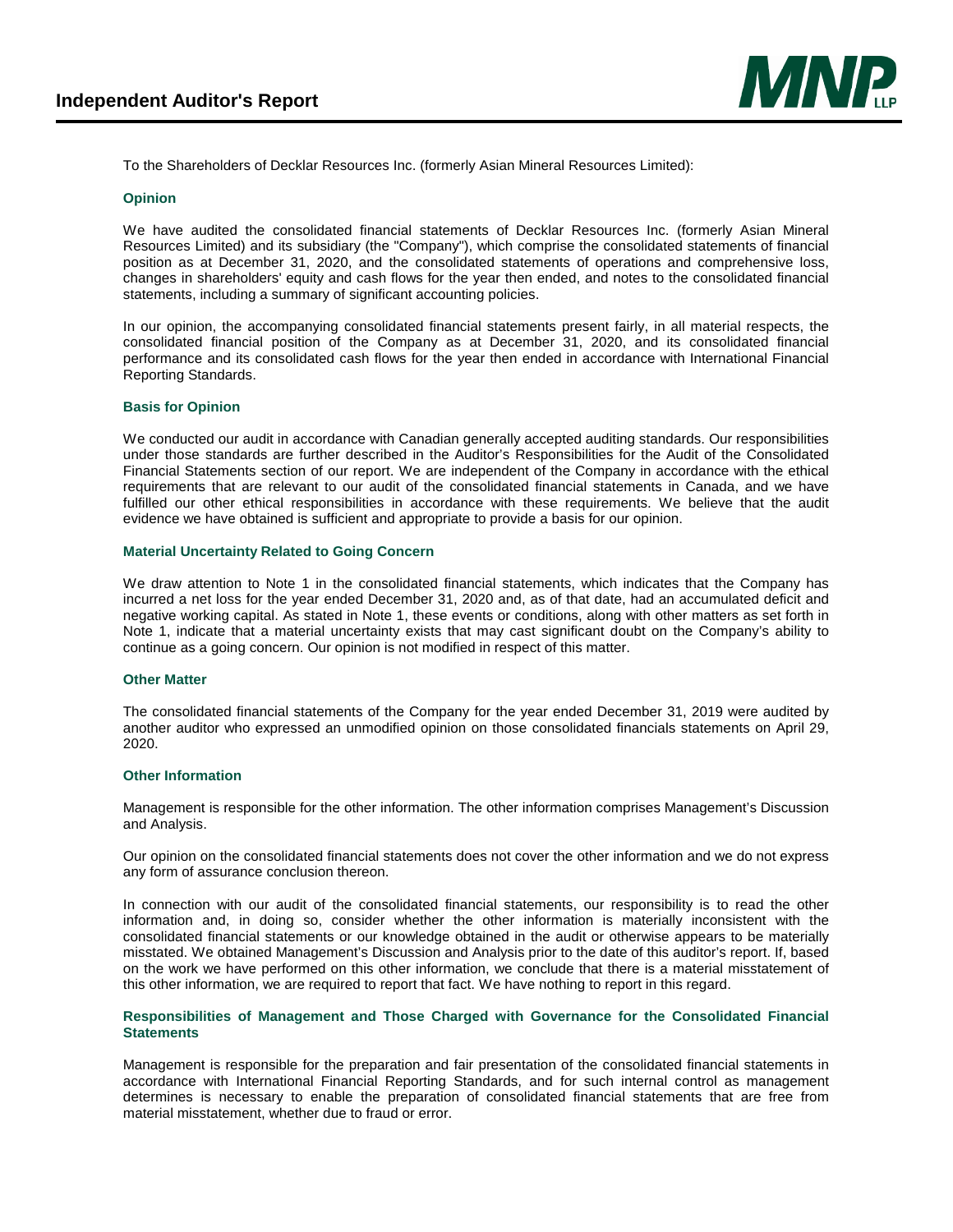In preparing the consolidated financial statements, management is responsible for assessing the Company's ability to continue as a going concern, disclosing, as applicable, matters related to going concern and using the going concern basis of accounting unless management either intends to liquidate the Company or to cease operations, or has no realistic alternative but to do so.

Those charged with governance are responsible for overseeing the Company's financial reporting process.

#### **Auditor's Responsibilities for the Audit of the Consolidated Financial Statements**

Our objectives are to obtain reasonable assurance about whether the consolidated financial statements as a whole are free from material misstatement, whether due to fraud or error, and to issue an auditor's report that includes our opinion. Reasonable assurance is a high level of assurance, but is not a guarantee that an audit conducted in accordance with Canadian generally accepted auditing standards will always detect a material misstatement when it exists. Misstatements can arise from fraud or error and are considered material if, individually or in the aggregate, they could reasonably be expected to influence the economic decisions of users taken on the basis of these consolidated financial statements.

As part of an audit in accordance with Canadian generally accepted auditing standards, we exercise professional judgment and maintain professional skepticism throughout the audit. We also:

- Identify and assess the risks of material misstatement of the consolidated financial statements, whether due to fraud or error, design and perform audit procedures responsive to those risks, and obtain audit evidence that is sufficient and appropriate to provide a basis for our opinion. The risk of not detecting a material misstatement resulting from fraud is higher than for one resulting from error, as fraud may involve collusion, forgery, intentional omissions, misrepresentations, or the override of internal control.
- Obtain an understanding of internal control relevant to the audit in order to design audit procedures that are appropriate in the circumstances, but not for the purpose of expressing an opinion on the effectiveness of the Company's internal control.
- Evaluate the appropriateness of accounting policies used and the reasonableness of accounting estimates and related disclosures made by management.
- Conclude on the appropriateness of management's use of the going concern basis of accounting and, based on the audit evidence obtained, whether a material uncertainty exists related to events or conditions that may cast significant doubt on the Company's ability to continue as a going concern. If we conclude that a material uncertainty exists, we are required to draw attention in our auditor's report to the related disclosures in the consolidated financial statements or, if such disclosures are inadequate, to modify our opinion. Our conclusions are based on the audit evidence obtained up to the date of our auditor's report. However, future events or conditions may cause the Company to cease to continue as a going concern.
- Evaluate the overall presentation, structure and content of the consolidated financial statements, including the disclosures, and whether the consolidated financial statements represent the underlying transactions and events in a manner that achieves fair presentation.

We communicate with those charged with governance regarding, among other matters, the planned scope and timing of the audit and significant audit findings, including any significant deficiencies in internal control that we identify during our audit.

We also provide those charged with governance with a statement that we have complied with relevant ethical requirements regarding independence, and to communicate with them all relationships and other matters that may reasonably be thought to bear on our independence, and where applicable, related safeguards.

The engagement partner on the audit resulting in this independent auditor's report is Brad Frampton.

MNP<sub>LLP</sub>

Calgary, Alberta

April 27, 2021 Chartered Professional Accountants

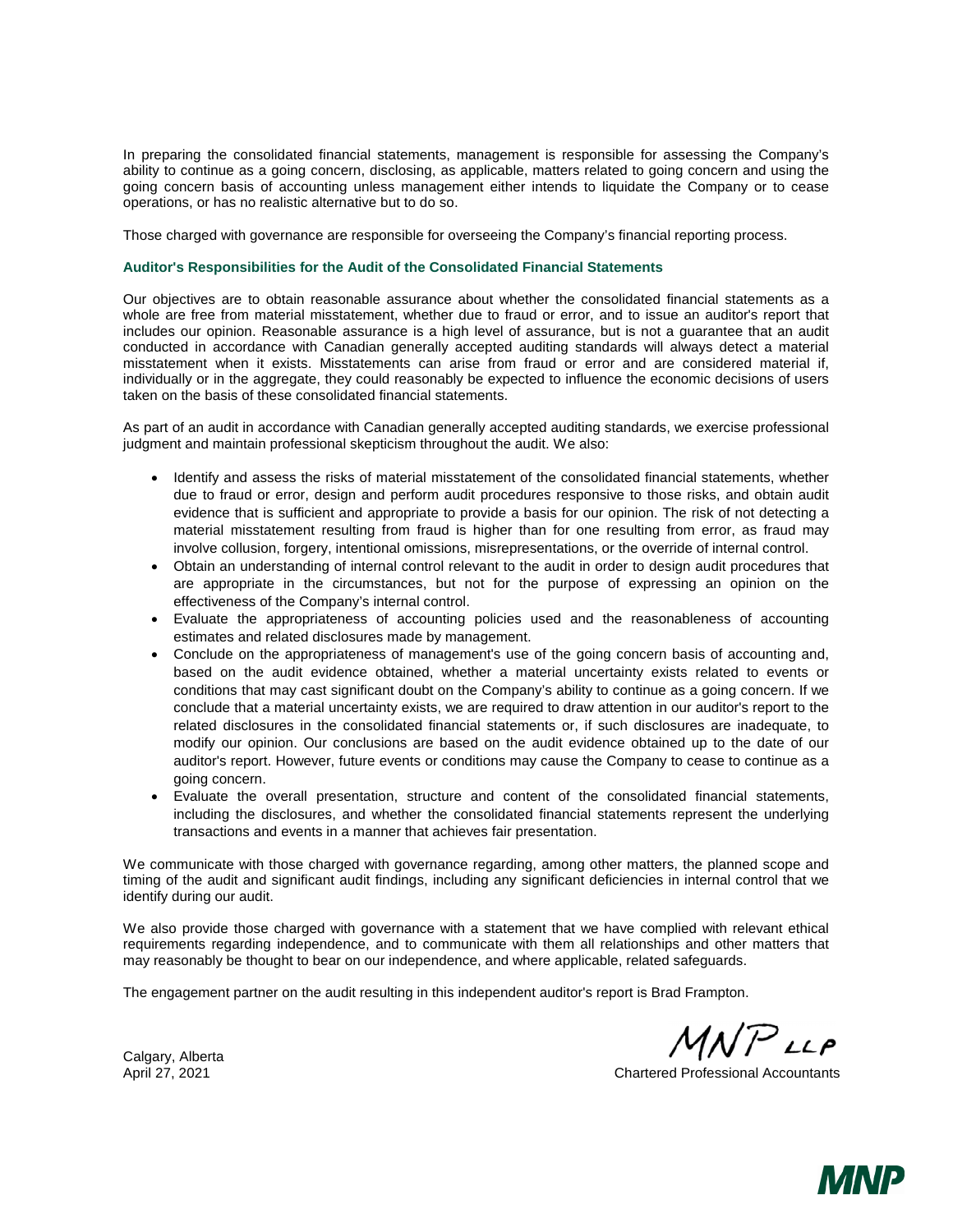Consolidated Statements of Financial Position (Expressed in Canadian dollars) As at December 31, 2020 and 2019

|                                            | <b>Notes</b> | 2020              | 2019              |
|--------------------------------------------|--------------|-------------------|-------------------|
|                                            |              |                   |                   |
| Assets                                     |              |                   |                   |
| Current assets:                            |              |                   |                   |
| Cash and cash equivalents                  |              | \$<br>123,236     | \$<br>493,045     |
| Accounts receivable and prepaid expenses   | 7            | 58,930            | 26,966            |
| Total current assets                       |              | 182,166           | 520,011           |
| Non-current assets:                        |              |                   |                   |
| Resource properties                        | 9            | 5,778,471         | 100,000           |
| Total assets                               |              | \$<br>5,960,637   | \$<br>620,011     |
|                                            |              |                   |                   |
| Liabilities and Shareholders' Equity       |              |                   |                   |
| <b>Current liabilities:</b>                |              |                   |                   |
| Short-term loans                           | 10           | \$<br>305,529     | \$<br>56,925      |
| Refundable deposit                         | 11           | 985.866           |                   |
| Trade payables and accrued liabilities     | 12           | 653,413           | 94,643            |
| <b>Total liabilities</b>                   |              | 1,944,808         | 151,568           |
|                                            |              |                   |                   |
| Shareholders' equity:                      |              |                   |                   |
| Share capital                              | 13           | \$<br>138,680,452 | \$<br>132,256,259 |
| Share-based payments reserve               |              | 1,117,282         | 484.924           |
| Contingent consideration                   | 8            | 1,601,229         |                   |
| Accumulated other comprehensive loss       |              | (253, 556)        |                   |
| Deficit                                    |              | (137,129,578)     | (132, 272, 740)   |
| Total shareholders' equity                 |              | 4,015,829         | 468,443           |
| Total liabilities and shareholders' equity |              | \$<br>5,960,637   | \$<br>620,011     |

Going concern (note 1) Subsequent events (note 22)

The accompanying notes form an integral part of these consolidated financial statements.

Approved by the Board of Directors:

Signed "Christopher Castle" Signed "Duncan Blount"

Christopher Castle **Duncan Blount**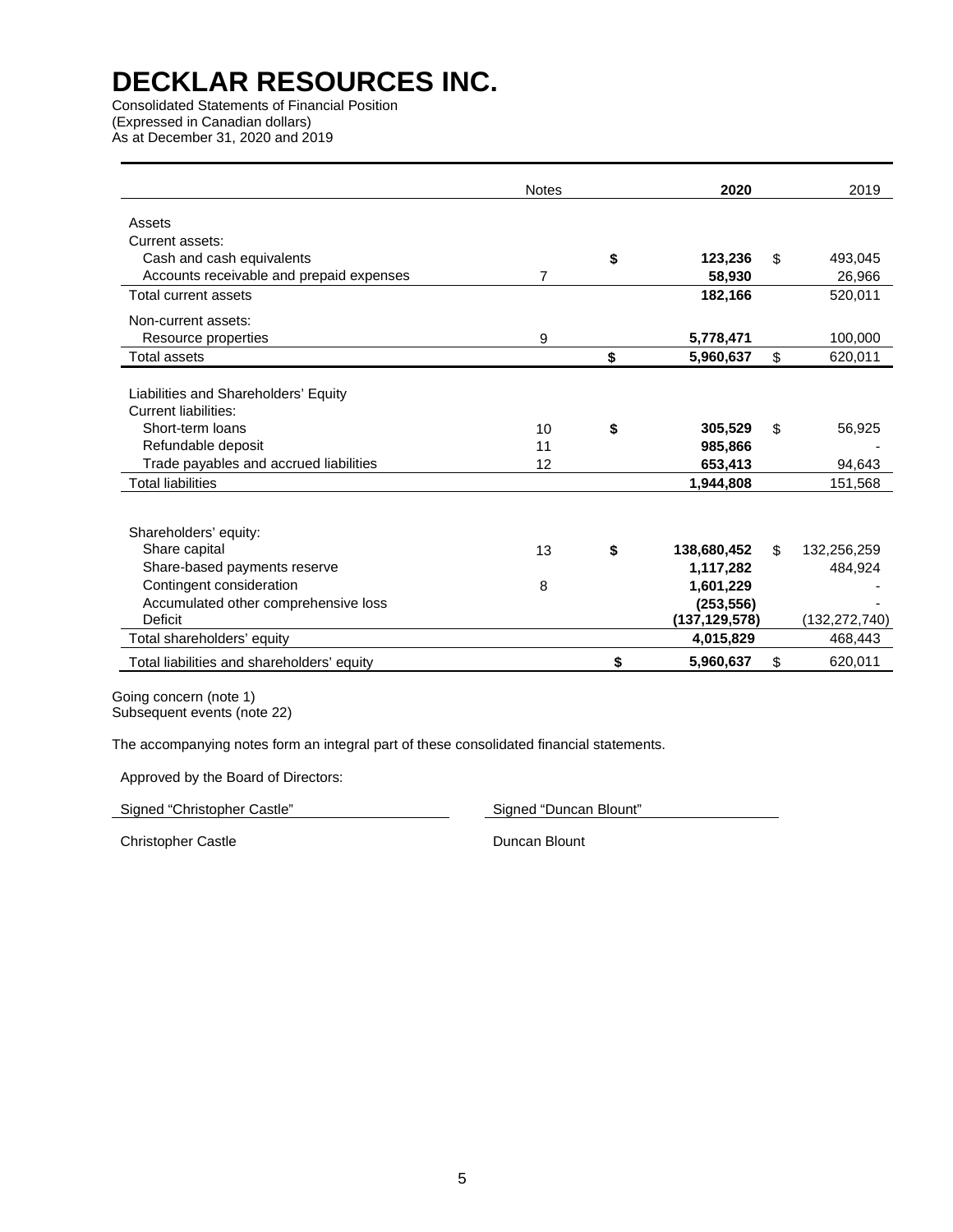Consolidated Statements of Operations and Comprehensive Loss (Expressed in Canadian dollars) Years ended December 31, 2020 and 2019

|                                                      | <b>Notes</b> | 2020                |      | 2019       |
|------------------------------------------------------|--------------|---------------------|------|------------|
| Operating costs                                      |              |                     |      |            |
| General and administrative expenses                  | 14           | \$<br>(1, 294, 744) | - \$ | (205, 323) |
| Due diligence and other costs                        |              |                     |      | (113,280)  |
| Impairment of resource properties                    | 15           | (3,346,978)         |      |            |
| <b>Operating loss</b>                                |              | (4,641,722)         |      | (318, 603) |
|                                                      |              |                     |      |            |
| Other income (expenses)                              |              |                     |      |            |
| Finance income                                       |              | 4,938               |      | 4,654      |
| Finance expense                                      |              | (2,926)             |      | (4, 727)   |
| Foreign exchange expense                             |              | (217, 128)          |      |            |
| Total other expenses                                 |              | (215, 116)          |      | (73)       |
| Net loss for the year                                |              | (4,856,838)         |      | (318, 676) |
| Other comprehensive loss:                            |              |                     |      |            |
| Unrealized foreign exchange loss on translation      |              | (253, 556)          |      |            |
| Comprehensive loss for the year                      |              | \$<br>(5, 110, 394) | \$   | (318,676)  |
|                                                      |              |                     |      |            |
| Basic and diluted loss per share                     |              | \$<br>$(0.13)$ \$   |      | (0.02)     |
| Weighted average number of common shares outstanding | 13(e)        |                     |      |            |
| Basic and diluted                                    |              | 37,943,790          |      | 13,080,318 |

The accompanying notes form an integral part of these consolidated financial statements.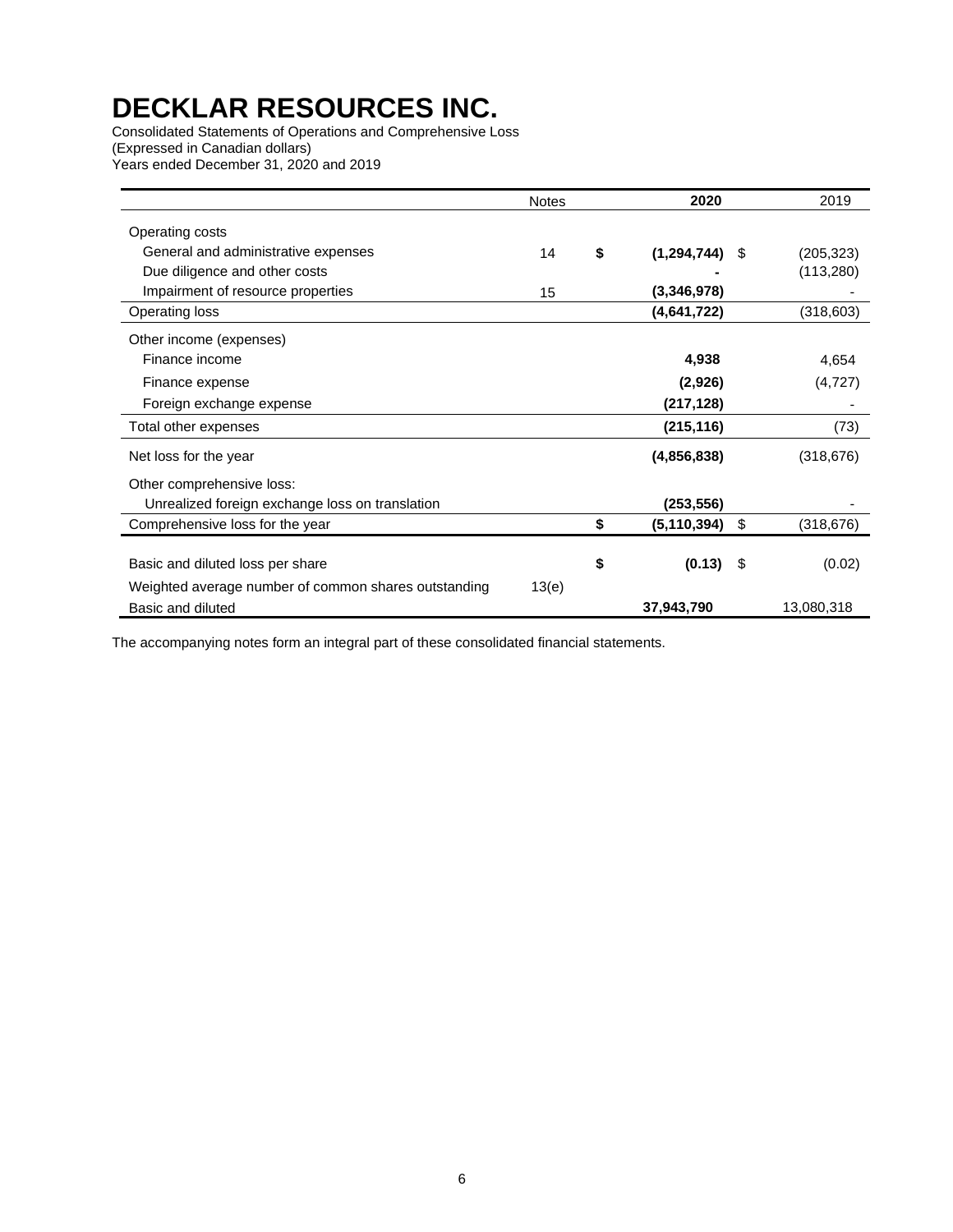Consolidated Statement of Changes in Shareholders' Equity (Expressed in Canadian dollars, except common share amounts) Years ended December 31, 2020 and 2019

|                            |            |               |    | Share-    | Accumulated              |                                |                          |                  |
|----------------------------|------------|---------------|----|-----------|--------------------------|--------------------------------|--------------------------|------------------|
|                            | Number of  |               |    | based     | other                    |                                |                          |                  |
|                            | common     | Share         |    | payments  | comprehensive            | Contingent                     |                          | Shareholders'    |
|                            | shares     | capital       |    | reserve   | loss                     | consideration                  | Deficit                  | equity           |
| Balance, December 31, 2018 | 8,746,437  | \$131,256,259 | S. | 506,142   | \$                       | \$<br>$\overline{\phantom{a}}$ | \$(131,975,282)          | \$<br>(212, 881) |
| Issue of shares            | 13,333,333 | 1,000,000     |    |           |                          |                                |                          | 1,000,000        |
| Expiry of options          |            |               |    | (21, 218) |                          |                                | 21,218                   |                  |
| Net loss for the year      |            |               |    |           |                          |                                | (318, 676)               | (318, 676)       |
| Balance, December 31, 2019 | 22,079,770 | 132,256,259   |    | 484,924   |                          | $\overline{\phantom{a}}$       | (132, 272, 740)          | 468,443          |
| Issue of shares            | 32,200,003 | 6,424,193     |    |           |                          |                                | $\blacksquare$           | 6,424,193        |
| Share-based payments       | -          |               |    | 632,358   |                          |                                | $\blacksquare$           | 632,358          |
| Currency translation       |            |               |    |           | (253, 556)               |                                | $\overline{\phantom{a}}$ | (253, 556)       |
| Contingent consideration   |            |               |    |           | $\overline{\phantom{0}}$ | 1,601,229                      | $\blacksquare$           | 1,601,229        |
| Net loss for the year      |            |               |    |           |                          | $\blacksquare$                 | (4,856,838)              | (4,856,838)      |
| Balance, December 31, 2020 | 54,279,773 | \$138,680,452 | \$ | 1,117,282 | \$<br>(253, 556)         | \$1,601,229                    | \$(137, 129, 578)        | \$4,015,829      |

The accompanying notes form an integral part of these consolidated financial statements.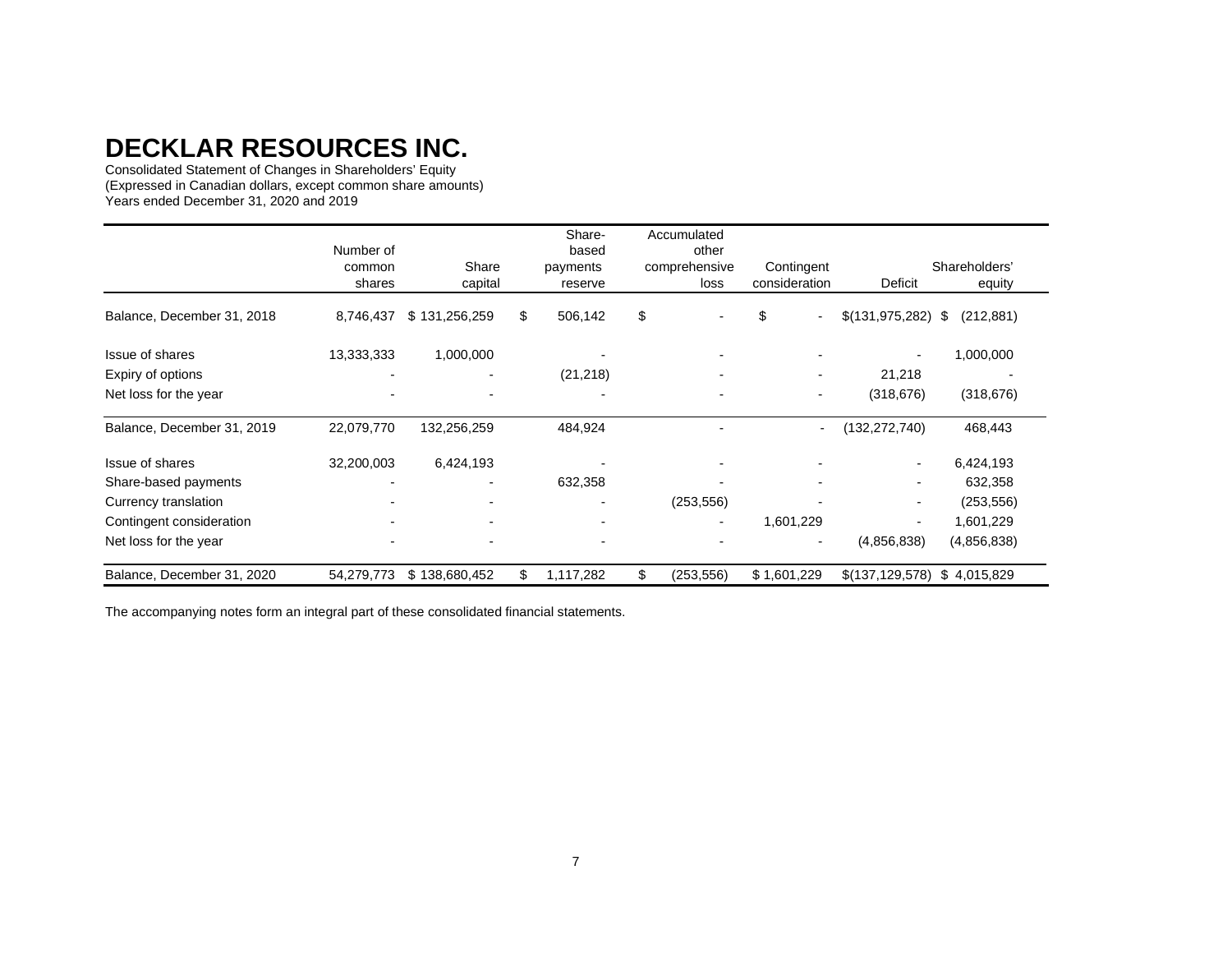Condensed Statements of Cash Flows (Expressed in Canadian dollars) Years ended December 31, 2020 and 2019

|                                                                                       | Notes     | 2020              | 2019             |
|---------------------------------------------------------------------------------------|-----------|-------------------|------------------|
| Cash provided by (used in):                                                           |           |                   |                  |
| Operating activities:                                                                 |           |                   |                  |
| Net loss for the year                                                                 |           | (4,856,838)<br>\$ | \$<br>(318, 676) |
| Items not involving cash:                                                             |           |                   |                  |
| Share-based payments                                                                  | 13(c)(ii) | 632,358           |                  |
| Interest on short-term loan                                                           |           | 2,927             | 4,609            |
| Impairment of resource assets                                                         | 15        | 3,346,978         |                  |
| Changes in non-cash operating working capital:                                        |           |                   |                  |
| Accounts receivable and prepaid expenses                                              |           | (31, 964)         | 49,387           |
| Trade payables and accrued liabilities                                                |           | 595,051           | 41,188           |
| Cash flow provided used in operating activities                                       |           | (341, 488)        | (223, 492)       |
|                                                                                       |           |                   |                  |
| Financing activities:                                                                 |           |                   |                  |
| Warrants exercised                                                                    | 13        | 1,019,999         |                  |
| Private placement                                                                     | 13        |                   | 640,000          |
| Refundable deposit                                                                    | 11        | 985,404           |                  |
| Short-term loans repaid                                                               | 10        | (132, 555)        | (50,000)         |
| Investment advance                                                                    |           |                   | 500              |
|                                                                                       |           | 1,872,848         | 590,500          |
| Cash flow provided by financing activities                                            |           |                   |                  |
| Investing activities:                                                                 |           |                   |                  |
| Resource property expenditures                                                        | 9         | (1,831,152)       |                  |
| Decklar acquisition costs                                                             | 8         | (100, 031)        |                  |
| Cash acquired on acquisition                                                          | 8         | 45                |                  |
| Cash flow used in investing activities                                                |           | (1,931,138)       |                  |
| Net increase (decrease) in cash and cash equivalents                                  |           | (399, 778)        | 367,008          |
|                                                                                       |           |                   |                  |
| Effect of foreign exchange rate fluctuations on cash<br>held in foreign jurisdictions |           | 29,969            |                  |
| Cash and cash equivalents, beginning of year                                          |           | 493,045           | 126,037          |
| Cash and cash equivalents, end of year                                                |           | \$<br>123,236     | \$<br>493,045    |

Supplemental cash flow information (note 19)

The accompanying notes form an integral part of these consolidated financial statements.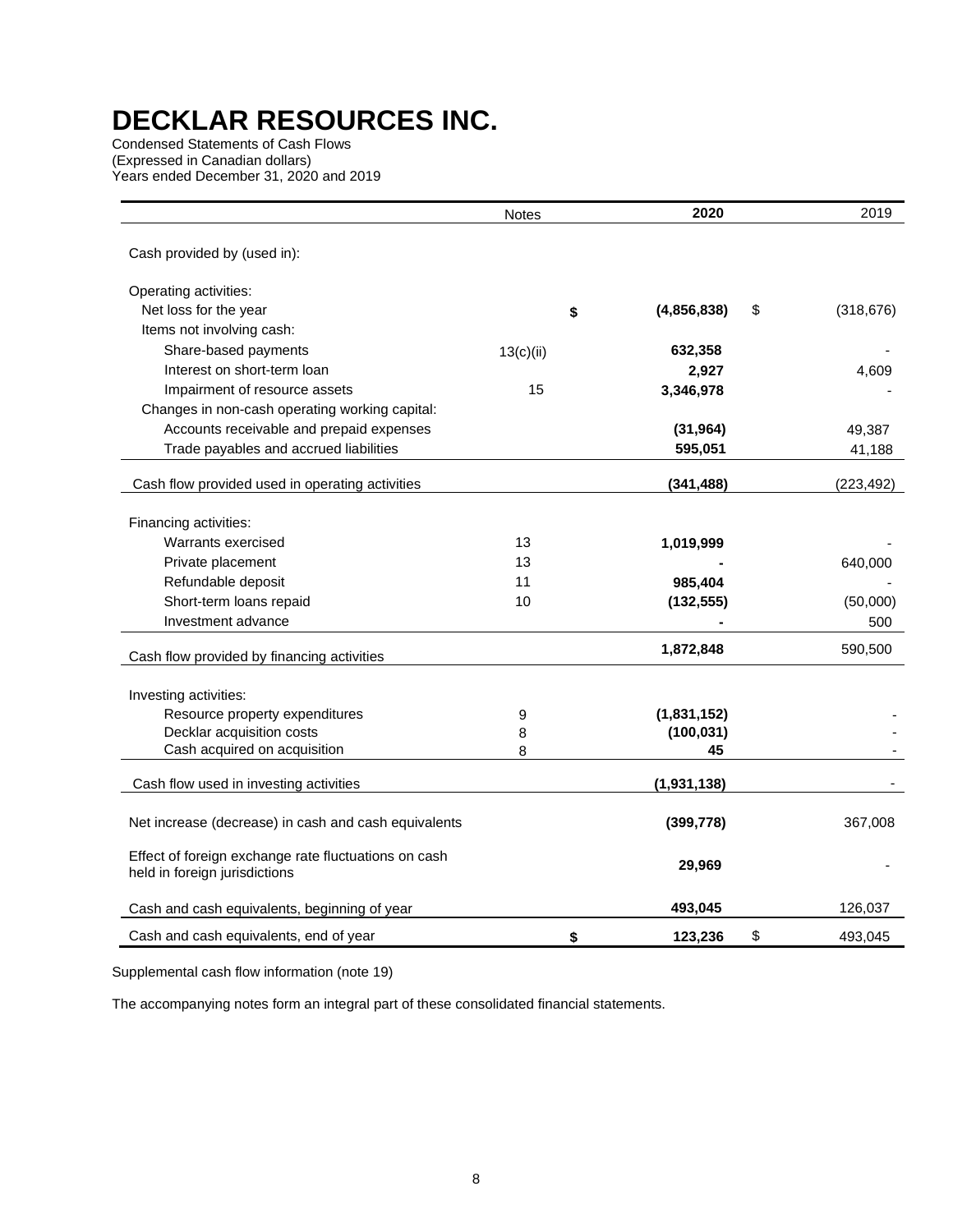Notes to the Consolidated Financial Statements (Expressed in Canadian dollars, unless otherwise stated) For the year ended December 31, 2020 and 2019

#### **1. Nature of business and going concern:**

Decklar Resources Inc. ("Decklar" or the "Company"), formerly Asian Mineral Resources Limited, was incorporated under the laws of the Province of British Columbia by a certificate of continuance on December 31, 2004, having previously been incorporated and registered under the New Zealand Companies Act 1993. On April 19, 2004, the Company was listed on the TSX Venture Exchange. The Company's principal business activities are the exploration and development of oil and gas properties in Nigeria and exploration and development of mineral properties in Canada. The Company's registered corporate office is located at 120 Adelaide Street West, Suite 2500, Toronto, Ontario, Canada M5H 1T1.

On July 16, 2020 the Company completed an agreement to acquire all the issued and outstanding shares of Nigerian-based Decklar Petroleum Limited ("DPL"), whose sole asset is a Risk Service Agreement ("RSA" or "Resource Property") with Millenium Oil and Gas Company Limited ("Millenium"), the owner of the Oza Oil Field located onshore in the northern part of Oil Mining License 11 in the Eastern Niger Delta of Nigeria (see Note 8). The Company is now focused on providing technical and financial support to develop the Oza Oil Field with Millenium.

These consolidated annual financial statements have been prepared on a going concern basis, which assumes that the Company will continue in operation for the foreseeable future and will be able to realize its assets and discharge its liabilities in the normal course of business as they come due. For the year ended December 31, 2020, the Company has incurred a net loss of \$4,856,838 (2019 - \$318,676), and as at that date, had an accumulated deficit of \$137.1 million (2019 - \$132.3 million) and negative working capital of \$1.76 million (2019 – positive of \$368,443). Additional equity and/or debt financing will be needed to develop the Company's strategic assets, including the investment in Nigeria, and to pay general and administrative costs. The Company currently has no source of operating cash flow and no assurance that additional funding will be available. These factors indicate the existence of material uncertainty that may cast significant doubt about the Company's ability to continue as a going concern.

There can be no assurance that the Company will be able to obtain requisite financing in the future and, if realized, such financing might not be favourable to the Company and might involve dilution to existing shareholders. Should the Company not be able to continue as a going concern, adjustments to the carrying values and classification of its assets and liabilities would be required.

In March 2021, the Company completed a non-brokered private placement of 16,865,714 common shares at a price \$0.28 per unit, for aggregate gross proceeds of \$4,722,400. All securities issued pursuant to the private placement were subject to a four-month hold period. Finder's fees on the placement included cash payment of \$8,400 and issuance of 430,000 common shares of the Company.

The outbreak of the novel coronavirus ("COVID-19") was declared a pandemic by the World Health Organization on March 11, 2020. Global financial markets experienced significant volatility and weakness as a consequence of the pandemic and governments worldwide enacted emergency measures to contain the spread of the virus. These measures, which include the implementation of travel bans, temporary business closures, self-imposed quarantine periods, social distancing and restrictions on public gatherings, have caused material disruption to businesses globally resulting in an economic slowdown. Crude oil prices declined dramatically in 2020 due to the actual and anticipated impacts of COVID-19 on global commerce and energy demand, as well as disagreements between major oil producing nations of Saudi Arabia and Russia with respect to production quotas. Second and third waves of the outbreak are underway in several countries and new restrictions are being imposed as COVID-19 case counts rise. The duration and full extent of the impact of COVID-19 is uncertain as information surrounding the pandemic continues to evolve. New variants of the virus have emerged globally adding to this uncertainty.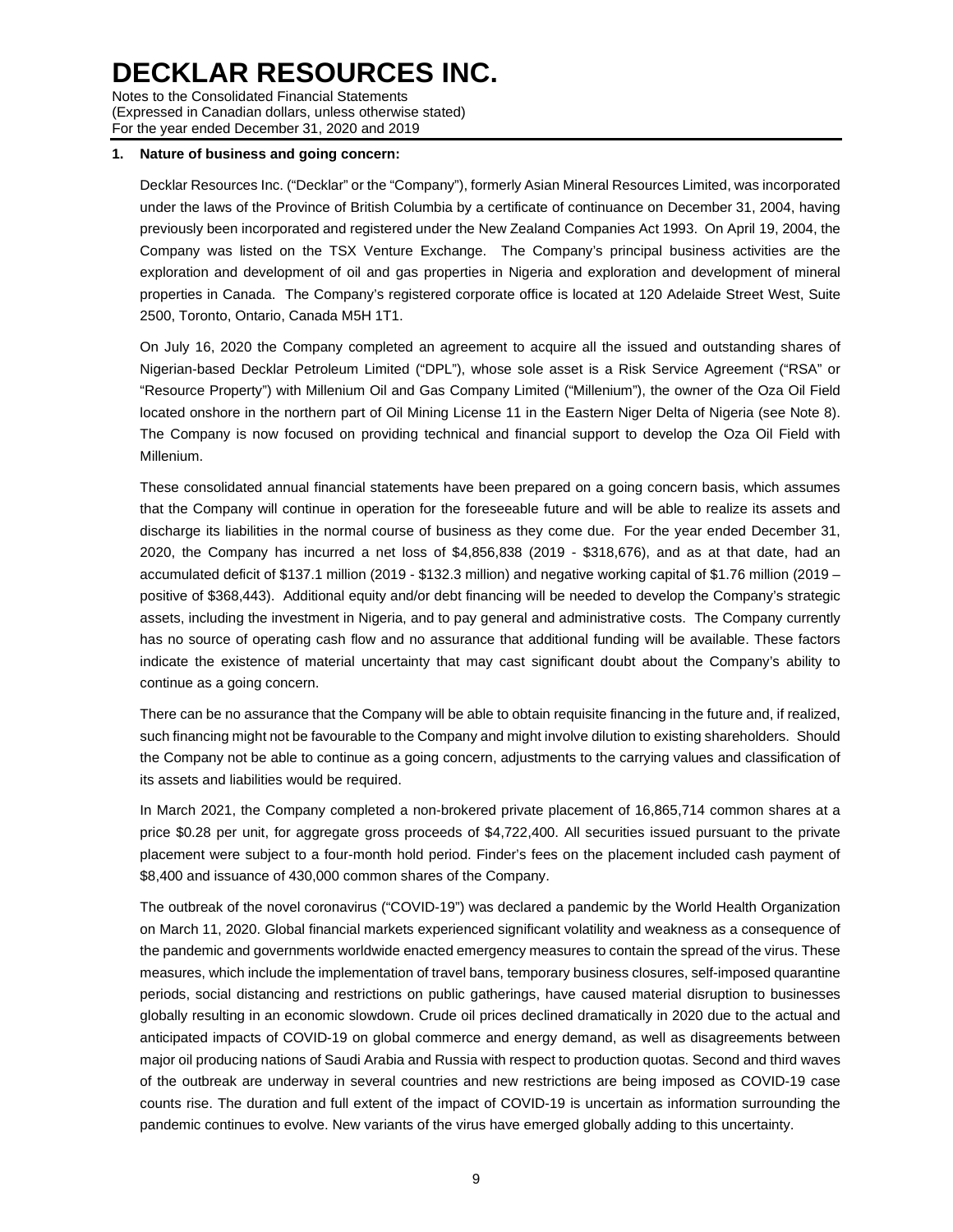Notes to the Consolidated Financial Statements (Expressed in Canadian dollars, unless otherwise stated) For the year ended December 31, 2020 and 2019

#### **2. Basis of preparation:**

(a) Statement of compliance:

These consolidated financial statements have been prepared in accordance with International Financial Reporting Standards (IFRS) as issued by the International Accounting Standards Board and the interpretation of the International Financial Reporting Interpretations Committee ("IFRIC") that are in effect as of January 1, 2020.

(b) Approval of the financial statements:

The consolidated financial statements of the Company for the years ended December 31, 2020 and 2019, were reviewed by the Audit Committee and approved and authorized for issue by the Board of Directors on April 27, 2021.

#### **3. Significant accounting policies:**

The accounting policies set out below have been applied consistently for all periods presented in these consolidated financial statements.

(a) Basis of measurement:

These consolidated financial statements have been prepared on the historical cost basis, utilizing the accrual method of accounting unless otherwise described in the following notes.

(b) Revenue recognition:

Revenue from sales of minerals is recognized at the time of shipment, at which time legal title and risk pass to the customer and provisional revenue is recorded at current month average price as per the London Metals Exchange. Changes between the prices recorded upon recognition of provisional revenue and final price due to fluctuation in metal market prices result in the existence of an embedded derivative in the accounts receivable. This embedded derivative is recorded at fair value, with changes in fair value classified as a component of revenue and receivables. Changes in the estimate of mineral content resulting from the final independent analysis are recognized at the point at which such analysis is agreed upon between the Company and its customers.

Revenue from the sale of oil and gas is recognized based on volumes delivered to purchasers at contractual delivery points and rates. The costs associated with the delivery, including operating and maintenance costs, transportation, and production-based royalty expenses are recognized in the same period in which the related revenue is earned and recorded. Decklar's share of revenues will be determined by the terms of the RSA it has with its Nigerian co-venturers. Under the terms of the RSA in effect for the Oza field, Decklar will receives a maximum of 80 % of revenues until Decklar has recovered its investment in the Oza field, and then move to a sliding scale that decreases from 80% to 40% depending on the barrels of RSA production.

(c) Currency translation:

The functional and presentation currency of the Company is the Canadian dollar. The functional currency of its subsidiary, DPL, is the United States dollar. Transactions denominated in foreign currencies are translated into their Canadian dollar equivalents at exchanges rates prevailing at the transaction dates. Carrying values of the monetary assets and liabilities are translated into their Canadian dollar equivalents at the exchange rates in effect on the reporting date. Gains and losses on translation or settlement are included in net income (loss) for the current year.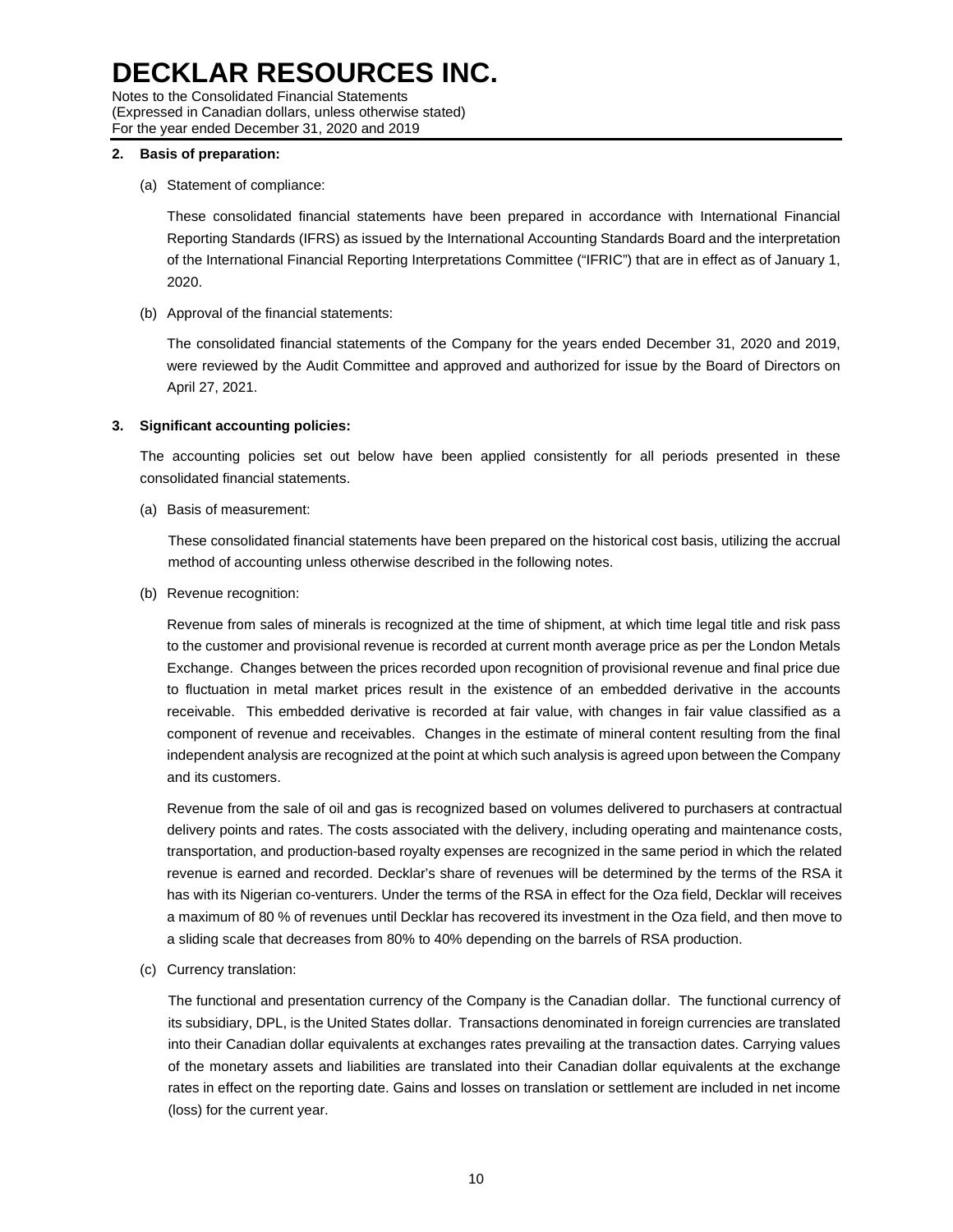Notes to the Consolidated Financial Statements (Expressed in Canadian dollars, unless otherwise stated) For the year ended December 31, 2020 and 2019

#### **3. Significant accounting policies (continued):**

(c) Currency translation (continued):

The financial results of foreign operations that have a functional currency different from the presentation currency are translated into the presentation currency. Income and expenditures of foreign operations are translated at the average rate of the exchange for the year. All assets and liabilities are translated at the rate of exchange ruling at the reporting date. Differences arising on translation are recognized as other comprehensive loss.

(d) Basis of consolidation:

These consolidated financial statements include the accounts of the Company and its wholly-owned subsidiary, Decklar Petroleum Limited. All intercompany transactions and balances are eliminated on consolidation. The Company determines whether it shall consolidate a subsidiary by assessing whether it has control over the subsidiary. Factors considered in such an assessment include whether the Company is exposed, or has rights, to variable returns from its involvement with the subsidiary and has the ability to affect those returns through its control over the subsidiary.

(e) Cash and cash equivalents:

Cash and cash equivalents consist of cash in hand, deposits held at call with banks and other short-term highly liquid investments with original maturities of three months or less when acquired.

(f) Prepayments:

Prepayments to suppliers and contractors are based on the contract progress, with payments made at specified stages of the contract. These payments are recognized in the consolidated statements of financial position as prepaid expenses.

(g) Joint activities:

The Company does not directly hold title to the Oza Oil Field license (the "License"). The Company expects to carry on its operations in Nigeria under the terms of the RSA executed between DPL and Millenium, considered joint operations for accounting purposes. All of the Company's exploration, development and production activities will be conducted under the terms of the RSA with Millenium, and not through the establishment of a separate entity. Accordingly, the consolidated financial statements include the Company's share of the relevant revenues and related costs classified according to their nature.

(h) Mineral property interest:

Exploration expenses incurred prior to determination of the technical feasibility and commercial viability of mining operations and issuance of a mining license are expensed as incurred. Mineral property acquisition costs and exploration and development expenditures incurred subsequent to the determination of technical feasibility and commercial viability of mining operations and issuance of a mining license are deferred, less accumulated amortization and accumulated impairment losses, if any, until the property to which they relate commences commercial production, is sold, allowed to lapse or is abandoned. Technical feasibility and commercial viability generally coincide with the establishment of proven and probable reserves; however, this determination may be impacted by management's assessment of certain modifying factors.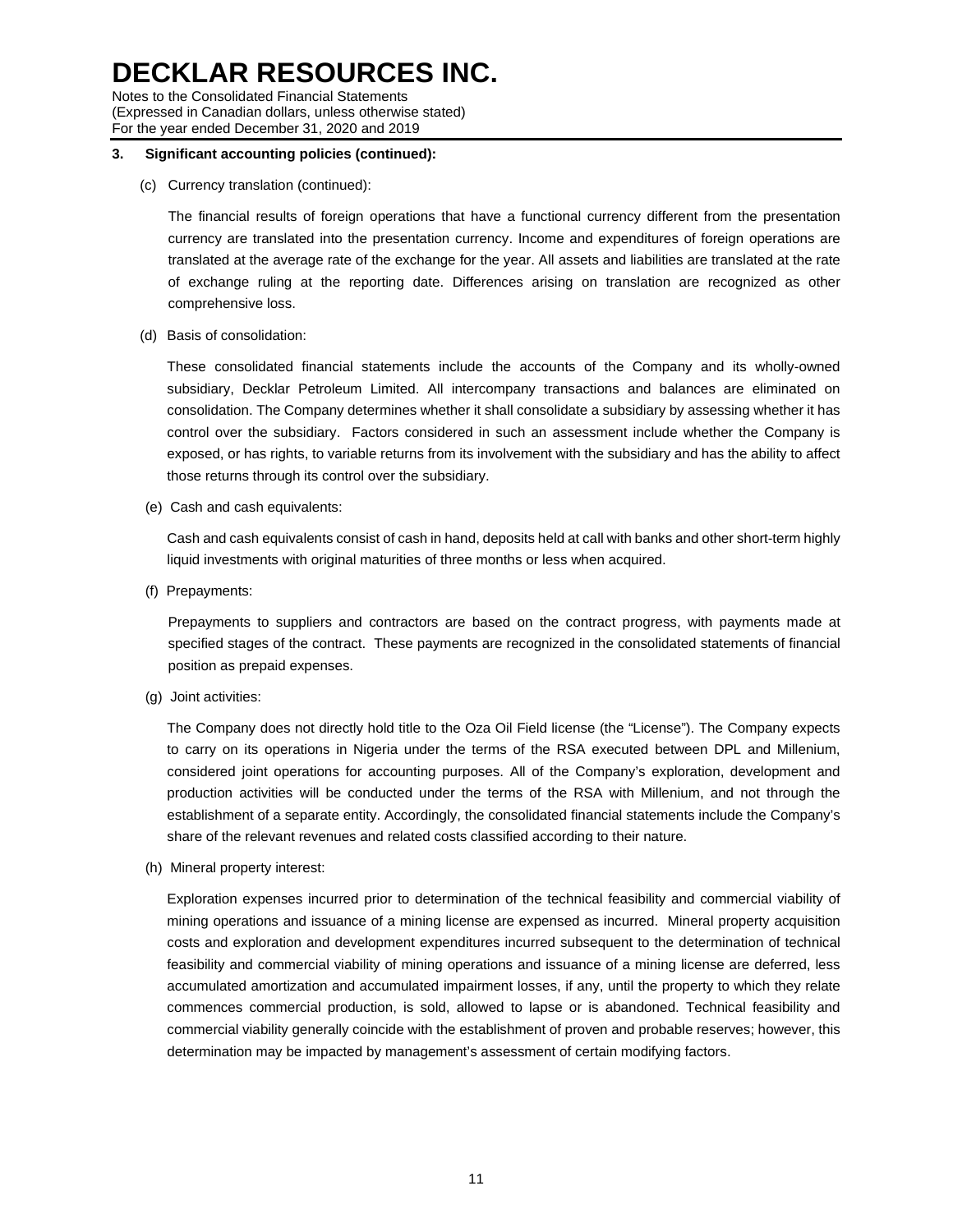Notes to the Consolidated Financial Statements (Expressed in Canadian dollars, unless otherwise stated) For the year ended December 31, 2020 and 2019

#### **3. Significant accounting policies (continued):**

(h) Mineral property interest (continued):

When commercial production in an area of interest has commenced, the associated costs are amortized over the estimated economic life of the mine on a units-of-production basis using proven and probable reserves (as defined by National Instrument 43-101)Changes in factors such as estimates of proven and probable reserves that affect units-of-production calculations are accounted for on a prospective basis.

(i) Intangible assets:

Identifiable intangible assets acquired through an asset acquisition are initially recorded at fair value and are carried at cost less accumulated amortization and any accumulated impairment losses.

Expenditures on developed resource properties such as drilling or re-entry of development wells, tangible costs of facilities, and infrastructure construction are capitalized to the RSA, if, and only if, all of the following have been demonstrated:

- the technical feasibility of completing the intangible asset so that it will be available for use or sale;
- the intention to complete the intangible asset and use or sell it;
- the ability to use or sell the intangible asset;
- how the intangible asset will generate probable future economic benefits;
- the availability of adequate technical, financial, and other resources to complete the development and to use or sell the intangible asset; and,
- the ability to measure reliably the expenditure attributable to the intangible asset during its development.

Identifiable intangible assets with finite useful lives are amortized over their estimated useful lives. The RSA is amortized using the unit-of-production method over the total underlying assets reserve life, unless the useful life of the asset is less than the reserve life, in which case the asset is depleted over its estimated useful life using the straight-line method. Future development expenditures are added to petroleum property interest and the total is used to calculate depletion. Reserves and estimated future development expenditures are determined by qualified independent reserve engineers. Changes in the estimates for reserves and future development expenditures that affect unit-of-production calculations are accounted for on a prospective basis.

(j) Impairment of long-lived assets:

At the end of each year or at each reporting date, the Company reviews the carrying amounts of its long-lived assets to determine whether there is any indication that those assets may be impaired. If any such indication exists, the recoverable amount of the asset is estimated in order to determine the extent of the impairment loss, if any. Where the asset does not generate cash flows that are independent from other assets, the Company estimates the recoverable amount of the cash-generating unit ("CGU") to which the asset belongs.

The recoverable amount of a CGU is the higher of the CGU's fair value less costs to sell and its value-in-use. In assessing value-in-use, the estimated future cash flows are discounted to their present value using a pretax discount rate that reflects current market assessment of the time value of money and the risks specific to the asset for which the estimates of future cash flows have not been adjusted.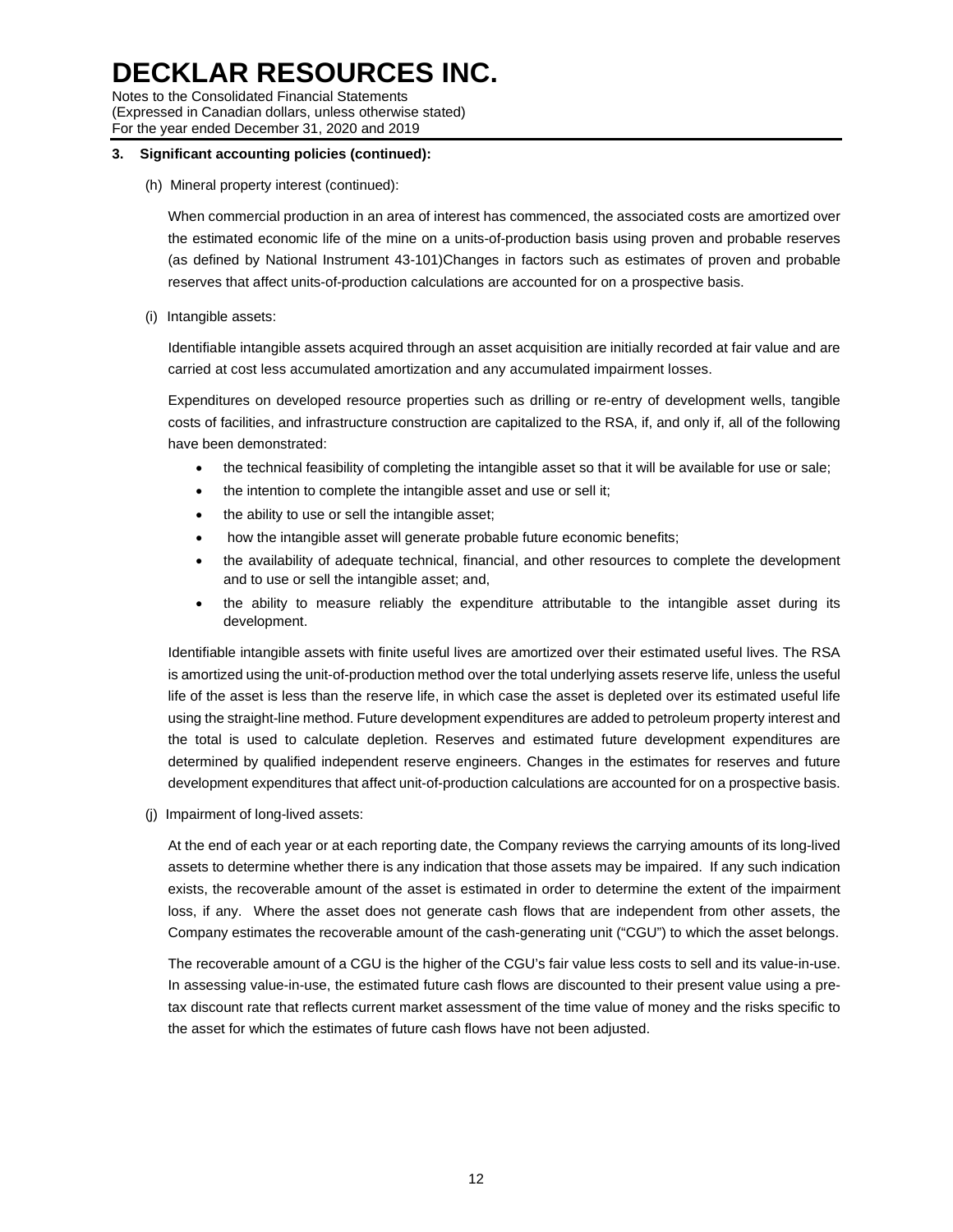Notes to the Consolidated Financial Statements (Expressed in Canadian dollars, unless otherwise stated) For the year ended December 31, 2020 and 2019

### **3. Significant accounting policies (continued):**

#### (j) Impairment of long-lived assets (continued):

If the recoverable amount of an asset or CGU is estimated to be less than its carrying amount, the carrying amount of the asset or CGU is reduced to its recoverable amount. Impairment losses are recognized in income and loss in the period the impairment indicator is identified.

An impairment loss is reversed if there is an indication that there has been a change in the estimates used to determine the recoverable amount. The carrying amount of the asset or CGU is increased to its recoverable amount, but only to the extent that the increased carrying amount does not exceed the carrying amount that would have been determined had no impairment loss been recognized for the asset or CGU in prior years. The reversal of an impairment loss is recognized immediately in income and loss.

(k) Business combinations:

Business combinations are accounted for using the acquisition method under IFRS 3 Business Combinations. Management's determination of whether a transaction constitutes a business combination, or an asset acquisition is determined based on the criteria in IFRS 3. The identifiable assets acquired, and liabilities assumed in a business combination are measured at their fair values at the acquisition date. The decommissioning obligations associated with the acquired property, if applicable, is subsequently remeasured at the end of the reporting period using a risk-free discount rate, with any changes recognized in the decommissioning liabilities and resource properties on the consolidated statement of financial position. The cost of an acquisition is measured as the fair value of the assets transferred, equity instruments issued, and liabilities incurred or assumed at the acquisition date. The excess of the acquisition cost over the fair value of the identifiable net assets acquired is recognized as goodwill. If the cost of the acquisition is less than the fair value of the net identifiable assets acquired, a gain on business combination is recognized immediately in net income or loss. Any deferred tax asset or liability arising from the business combination is recognized at the acquisition date. Transaction costs associated with a business combination are expensed as incurred. Results of acquisitions are included in the consolidated Financial Statements from the closing date of acquisition. An entity can apply a 'concentration test' that, if met, eliminates the need for further assessment whether a transaction constitutes a business combination. Under this optional test, where substantially all of the fair value of gross assets acquired is concentrated in a single asset (or a group of similar assets), the assets acquired would not represent a business. Entities may elect to apply the concentration test on a transaction-by-transaction basis.

(l) Share capital:

Common shares are classified as equity. The Company records proceeds from share issuances net of issue costs and any tax effects. Common shares issued for consideration other than cash are valued at the quoted market price on the date the shares are issued or a price determined using an appropriate formula to represent market value and agreed upon by the governing public stock exchange.

(m) Warrants:

From time to time, warrants are issued as part of a unit which is made up of a common share and a full or partial warrant. The warrant allows the holder to acquire common shares of the Company. The Company uses the residual value in assigning the value to the warrant.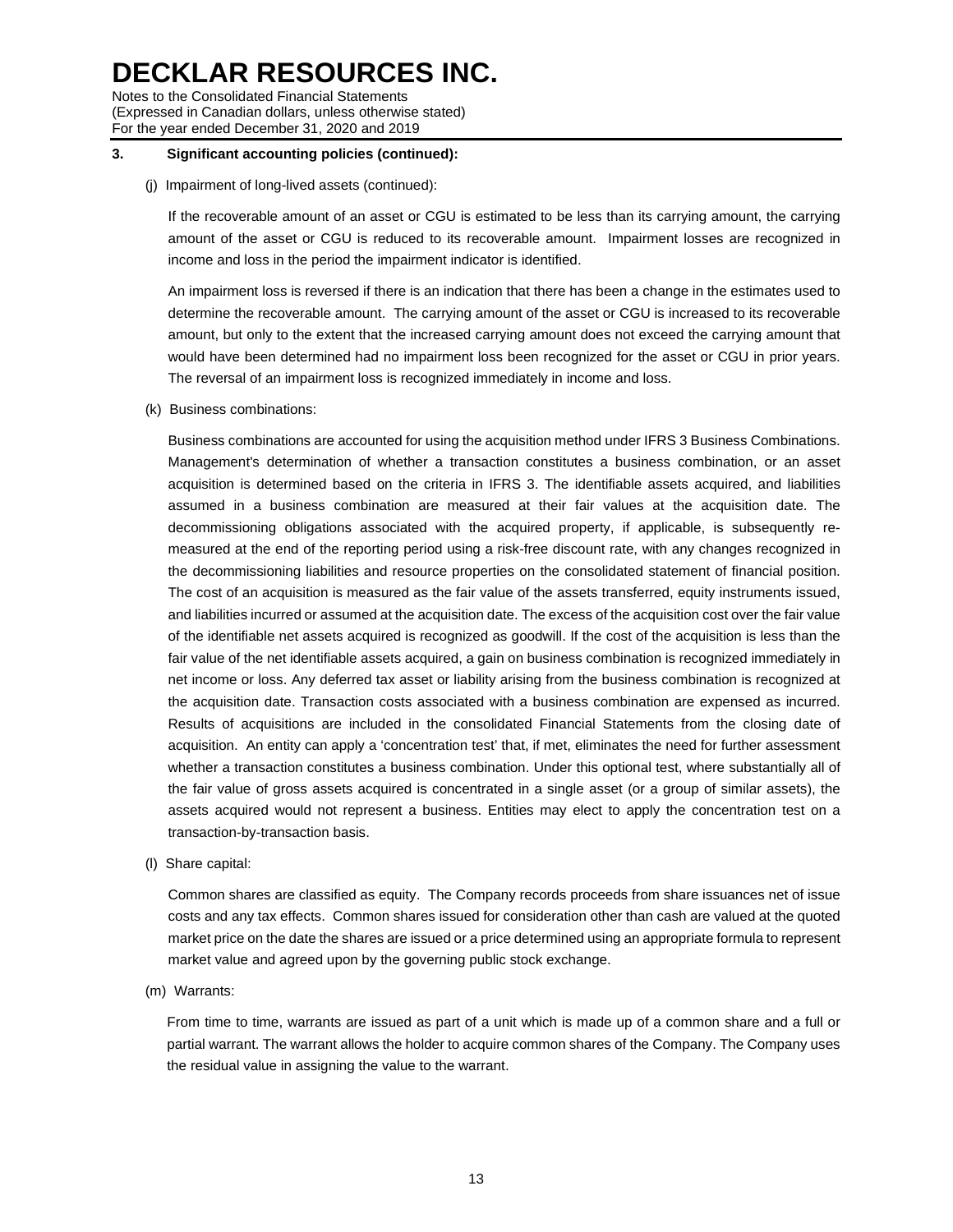Notes to the Consolidated Financial Statements (Expressed in Canadian dollars, unless otherwise stated) For the year ended December 31, 2020 and 2019

#### **3. Significant accounting policies (continued):**

#### (n) Share-based payments:

The Company has a share option plan, under which the fair value of all share-based awards is estimated using the Black-Scholes Option Pricing Model at the grant date and amortized over the vesting periods. An individual is classified as an employee when the individual is an employee for legal or tax purposes (direct employee) or provides services similar to those performed by a direct employee, including directors of the Company. The amount recognized as an expense is adjusted to reflect the number of awards expected to vest. The offset is credited to share-based payment reserve.

Share-based payments to non-employees are measured at the fair value of the goods or services received, or the fair value of the equity instruments issued if it is determined the fair value of the goods or services received cannot be reliably measured and are recorded at the date the goods or services are received.

Upon the exercise of the share purchase options, consideration paid together with the amount previously recognized in the share-based payment reserve is recorded as an increase to share capital. Charges for share purchase options that are forfeited before vesting are reversed from the share-based payments reserves. For those share purchase options that expire or are forfeited after vesting, the amount previously recorded in share-based payments reserve is transferred to deficit. Contingent share-based payments are recorded as contingent shares until issued to share capital or forfeited through contributed surplus.

(o) Interest expense:

Interest is recognized using the effective interest method, taking into account the principal outstanding and the effective rate over the period to maturity.

(p) Taxes:

Tax expense comprises current and deferred tax. Current tax and deferred tax are recognized in the consolidated statement of operations and comprehensive loss except to the extent that the tax relates to a business combination, or items recognized directly in equity or in other comprehensive income (loss).

A deferred tax asset is recognized for unused tax losses, tax credits, and deductible temporary differences, to the extent that it is probable that future taxable profits will be available against which they can be utilized.

Deferred tax assets are reviewed each reporting date and are reduced to the extent that it is no longer probable that the related tax benefit will be realized.

Deferred tax is recognized in respect of temporary differences between the carrying amounts of assets and liabilities for financial reporting purposes and the amounts used for taxation purposes. Deferred tax is not recognized for the temporary differences arising from the initial recognition of assets or liabilities in a transaction that is not a business combination and that affects neither accounting, nor taxable income or loss.

Deferred tax is measured at the tax rates that are expected to be in effect when temporary differences reverse, based on the laws that have been enacted or substantively enacted at the reporting date. Deferred tax assets and liabilities are offset if there is a legally enforceable right to offset the tax liabilities and assets, and they relate to income taxes levied by the same tax authority.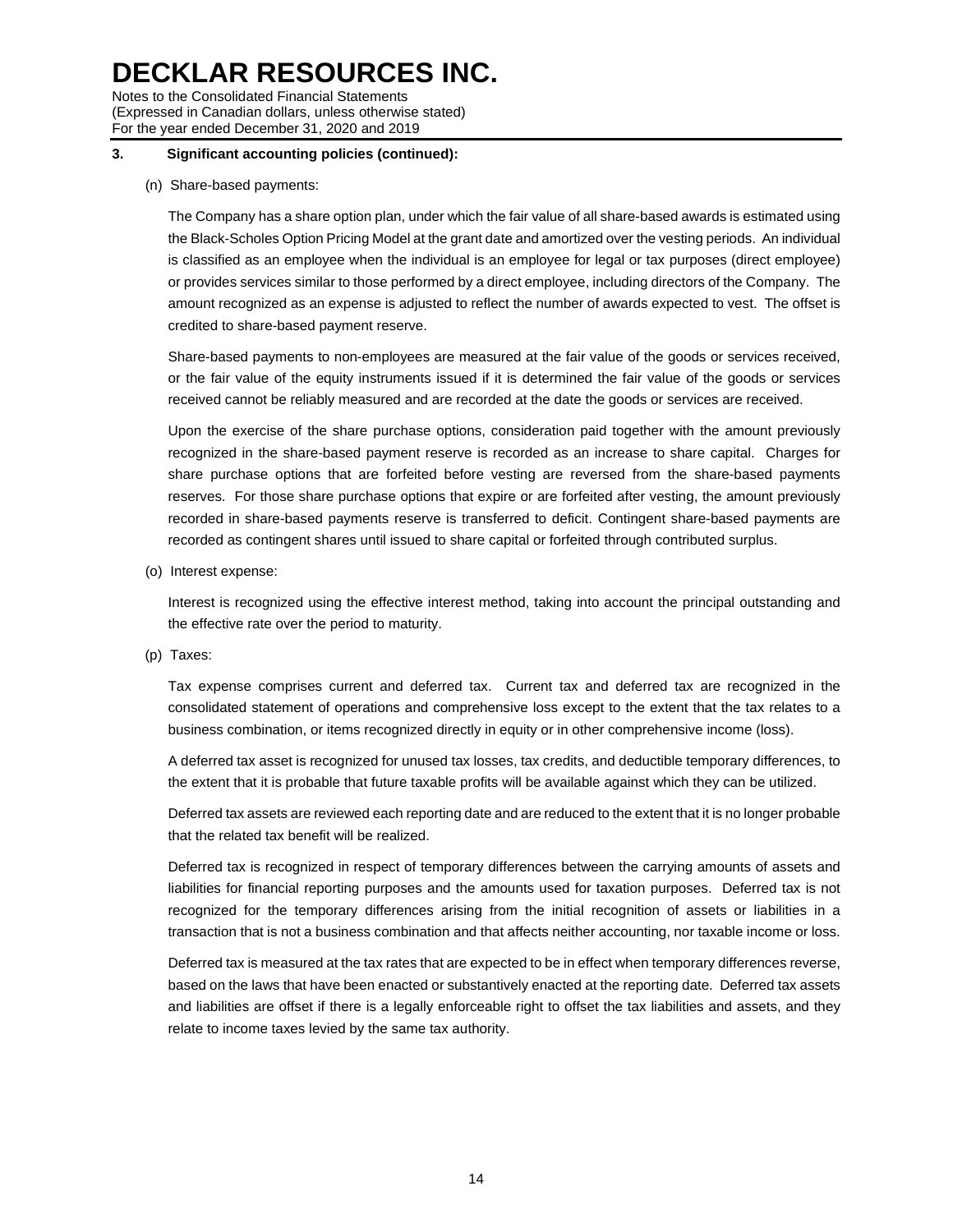Notes to the Consolidated Financial Statements (Expressed in Canadian dollars, unless otherwise stated) For the year ended December 31, 2020 and 2019

### **3. Significant accounting policies (continued):**

(q) Financial assets:

Financial asset are measured at:

- (i) Amortized cost;
- (ii) Fair Value in Other Comprehensive Income ("FVOCI") debt investment;
- (iii) FVOCI equity investment; and,
- (iv) Fair Value Through Profit or Loss ("FVTPL").

The classification depends on the business model in which the financial asset is managed and its contractual cash flow characteristics. Derivatives embedded in contracts where the host is a financial asset in the scope of IFRS 9, Financial Instruments, are never separated. Instead, the hybrid financial instrument as a whole is assessed for classification.

A financial asset is measured at amortized cost if it meets both of the following conditions and is not designated as at FVTPL:

- it is held within a business model whose objective is to hold assets to collect contractual cash flows; and,

- its contractual terms give rise on specified dates to cash flows that are solely payments of principal and interest on the principal amount outstanding.

A debt investment is measured at FVOCI if it meets both of the following conditions and is not designated as at FVTPL:

- it is held within a business model whose objective is achieved by both collecting contractual cash flows and selling financial assets; and,

- its contractual terms give rise on specified dates to cash flows that are solely payments of principal and interest on the principal amount outstanding.

On initial recognition of an equity investment that is not held for trading, the Company may irrevocably elect to present subsequent changes in the investment's fair value in OCI. This election is made on an investmentby-investment basis.

All financial assets not classified as measured at amortized cost or FVOCI as described above are measured at FVTPL. This includes all derivative financial assets. On initial recognition, the Company may irrevocably designate a financial asset that otherwise meets the requirements to be measured at amortized cost or at FVOCI as at FVTPL if doing so eliminates or significantly reduces an accounting mismatch that would otherwise arise.

A financial asset (unless it is a trade receivable without a significant financing component that is initially measured at the transaction price) is initially measured at fair value plus, for an item not at FVTPL, transaction costs that are directly attributable to its acquisition.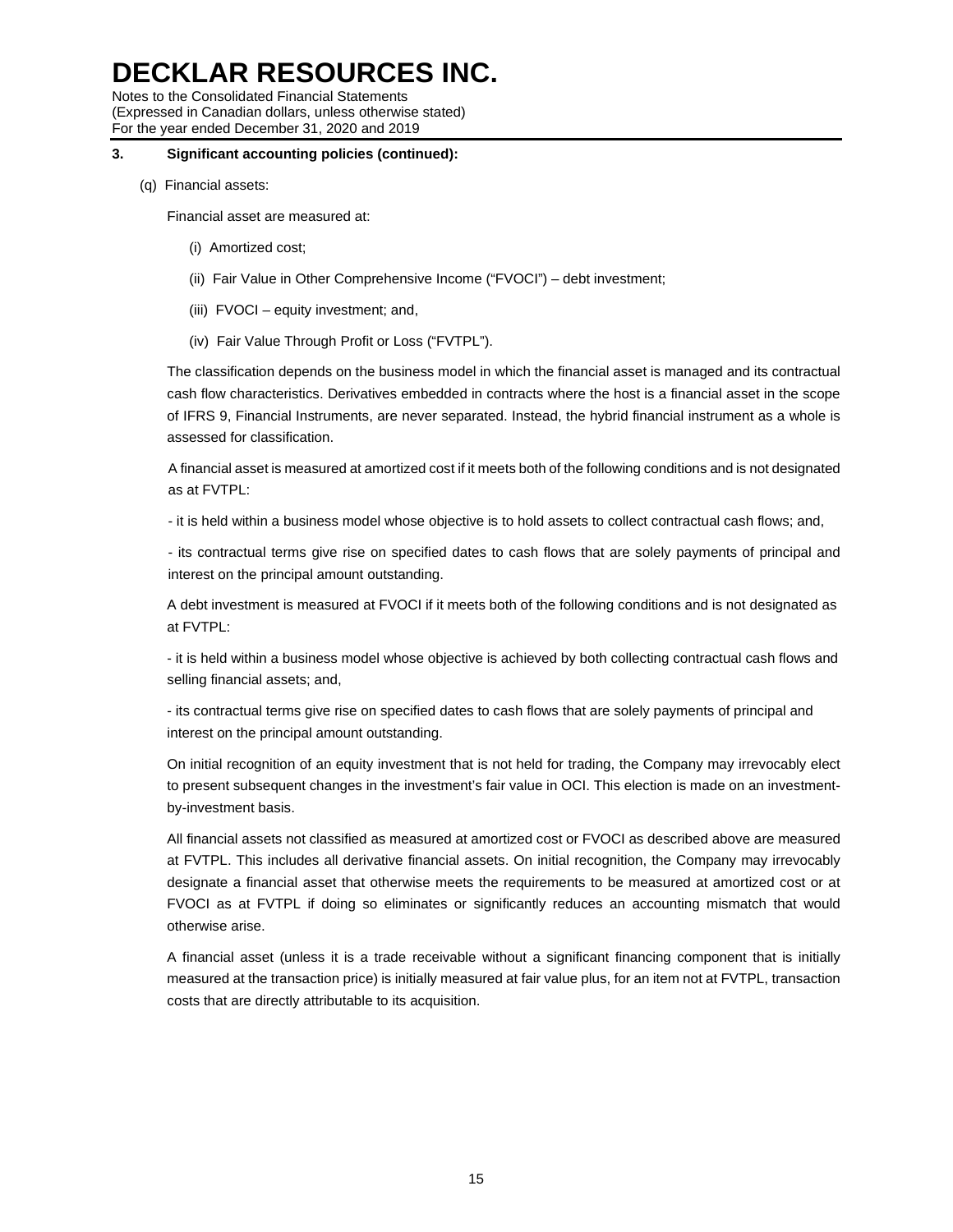Notes to the Consolidated Financial Statements (Expressed in Canadian dollars, unless otherwise stated) For the year ended December 31, 2020 and 2019

#### **3. Significant accounting policies (continued):**

#### (q) Financial assets (continued):

The following accounting policies apply to the subsequent measurement of financial assets.

| Financial assets at FVTPL          | These assets are subsequently measured at fair value. Net gains and losses,<br>including any interest or dividend income, are recognized in profit or loss.                                                                                                                                                                                                      |
|------------------------------------|------------------------------------------------------------------------------------------------------------------------------------------------------------------------------------------------------------------------------------------------------------------------------------------------------------------------------------------------------------------|
| Financial assets at amortized cost | These assets are subsequently measured at amortized cost using the effective<br>interest method. The amortized cost is reduced by impairment losses. Interest<br>income, foreign exchange gains and losses and impairment are recognized in<br>profit or loss. Any gain or loss on derecognition is recognized in profit or loss.                                |
| Debt investments at FVOCI          | These assets are subsequently measured at fair value. Interest income<br>calculated using the effective interest method, foreign exchange gains and<br>losses and impairment are recognized in profit or loss. Other net gains and<br>losses are recognized in OCI. On derecognition, gains and losses accumulated<br>in OCI are reclassified to profit or loss. |
| Equity investments at FVOCI        | These assets are subsequently measured at fair value. Dividends are recognized<br>as income in profit or loss unless the dividend clearly represents a recovery of<br>part of the cost of the investment. Other net gains and losses are recognized in<br>OCI and are never reclassified to profit or loss.                                                      |

#### *Impairment of financial assets*

Financial assets measured at amortized cost, contract assets, and debt investments in FVOCI, but not investments in equity instruments, are assessed for credit impairment under the expected credit loss ("ECL") model of impairment. This impairment model applies to lease receivables, loan commitments, and financial guarantee contracts; the Company has no such items. The financial assets at amortized cost consist of accounts receivables and cash and cash equivalents.

### *Measurement of ECLs*

ECLs are a probability-weighted estimate of credit losses. Credit losses are measured as the present value of all cash shortfalls (i.e. the difference between the cash flows due to the entity in accordance with the contract and the cash flows that the Company expects to receive). ECLs are discounted at the effective interest rate of the financial asset.

#### *Credit-impaired financial assets*

At each reporting date, the Company assesses whether financial assets carried at amortized cost and debt securities at FVOCI are credit impaired. A financial asset is 'credit-impaired' when one or more events that have a detrimental impact on the estimated future cash flows of the financial asset have occurred.

### *Presentation of impairment*

Loss allowances for financial assets measured at amortized cost are deducted from the gross carrying amount of the assets. Impairment losses related to accounts and other receivables are presented separately in the statement of profit or loss and OCI. Impairment losses on other financial assets are presented under "finance costs", and not presented separately in the statement of profit or loss and OCI due to materiality considerations.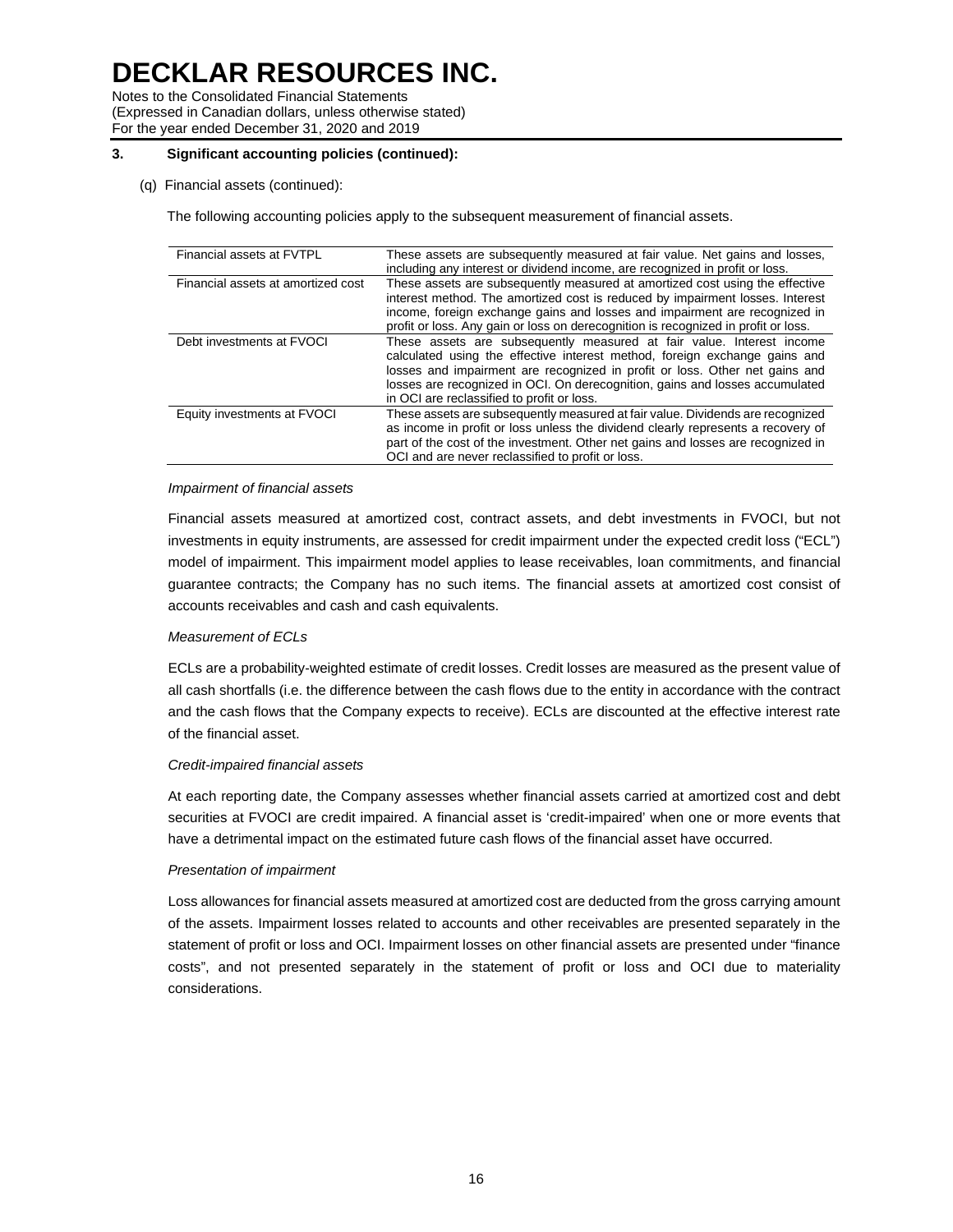Notes to the Consolidated Financial Statements (Expressed in Canadian dollars, unless otherwise stated) For the year ended December 31, 2020 and 2019

#### **3. Significant accounting policies (continued):**

#### (r) Financial liabilities

Financial liabilities are classified as either financial liabilities at fair value through profit or loss or financial liabilities at amortized cost.

Financial liabilities at amortized cost are initially measured at fair value, net of transaction costs incurred and subsequently measured at amortized cost. Any difference between the amounts originally received, net of transaction costs, and the redemption value is recognized in income or loss over the period to maturity using the effective interest method.

Financial liabilities are classified as current or non-current based on their maturity dates. The Company has classified trade payables and accrued liabilities, refundable deposit, and short-term loan as liabilities at amortized cost.

#### *De-recognition of financial liabilities*

The Company de-recognizes financial liabilities when, and only when, the Company's obligations are discharged, cancelled or they expire.

(s) Earnings (loss) per share:

Basic earnings (loss) per share is calculated by dividing the income (loss) available to common shareholders by the weighted average number of common shares outstanding during the year. For all periods presented, income (loss) available to common shareholders equals the reported income (loss) attributable to the shareholders of the Company.

Diluted earnings (loss) per share is calculated using the treasury stock method. Under the treasury stock method, the weighted average number of common shares issued and outstanding used for the calculation of diluted earnings (loss) per share assumes that the proceeds to be received on the exercise of dilutive stock options and warrants are used to repurchase common shares at the average market price during the year.

#### **4. Changes in accounting standards:**

Business Combinations – Effective January 1, 2020, the Company has adopted amendments defining a business from IFRS 3 – Business Combinations. The amendments are intended to provide additional guidance to determine if a transaction should be recorded as a business combination or an asset acquisition. The amendments clarify the minimum requirements for a business, remove the assessment of whether market participants are can replace any missing elements, add guidance to help entities assess if an acquired process is substantive, narrow the definitions of a business and of outputs, and introduce an optional fair value concentration test.

To be considered a business under the amendments to IFRS 3, an acquisition would have to include an input and a substantive process that together significantly contribute to the ability to create outputs. The optional concentration test permits a simplified assessment that results in an asset acquisition if substantially all of the fair value of the gross assets is concentrated in a single identifiable asset or a group of similar identifiable assets. An entity may elect to apply or not apply, the test. An entity may make such an election separately for each transaction or other event.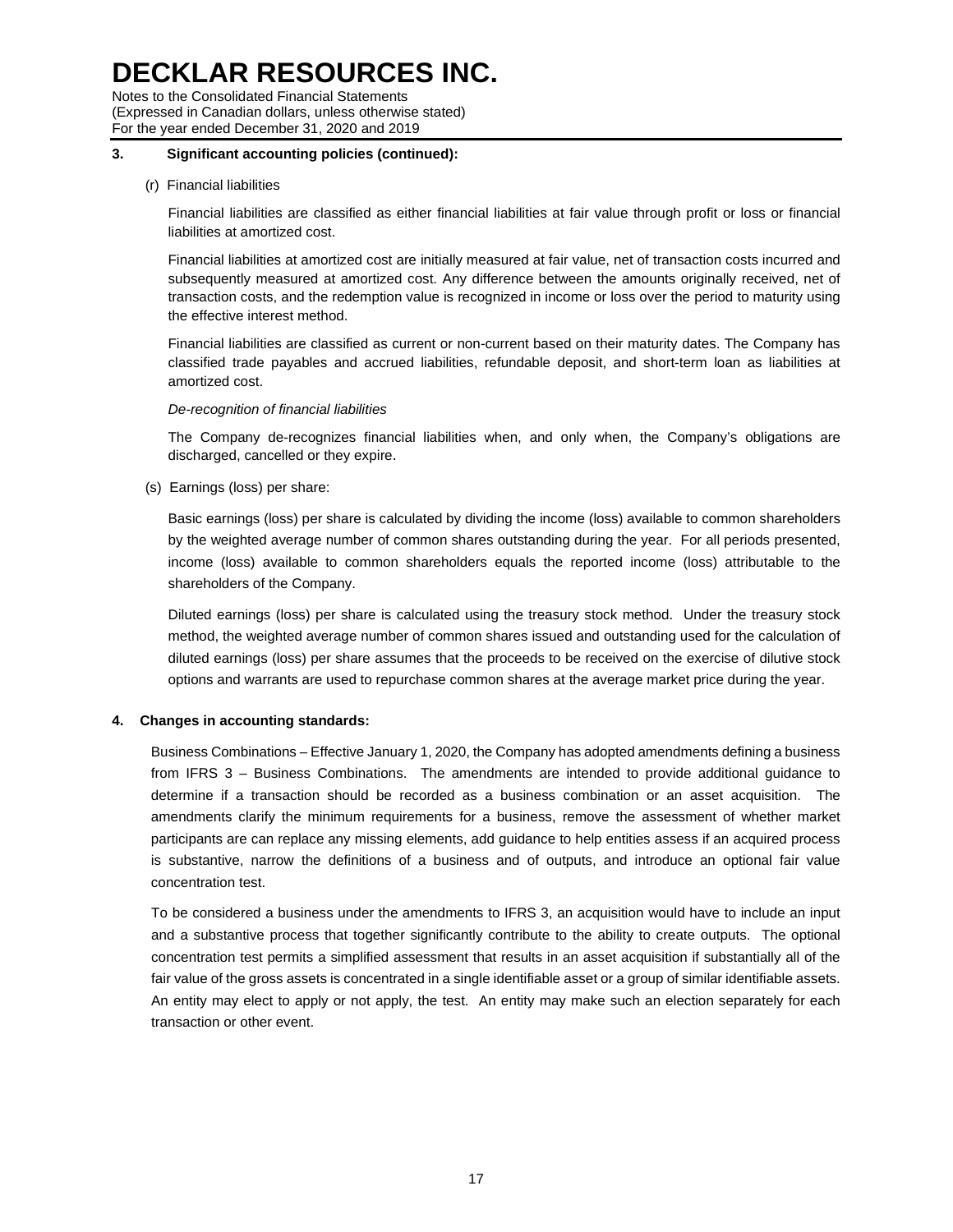Notes to the Consolidated Financial Statements (Expressed in Canadian dollars, unless otherwise stated) For the year ended December 31, 2020 and 2019

#### **5. Critical judgments in applying accounting policies:**

The following are critical judgments that management has made in the process of applying accounting policies and that have the most significant effect on the amounts recognized in the consolidated financial statements.

(a) Business combinations:

Management uses judgment when determining whether a transaction constitutes a business combination or an asset acquisition based on the criteria in IFRS 3, "Business Combinations".

(b) Cash-generating units:

The Company's assets are aggregated into a single cash-generating unit ("CGU") for the purpose of calculating impairment. CGUs are based on an assessment of a unit's ability to generate independent cash inflows. The determination of the Company's CGU was based on management's judgment in regards to shared infrastructure, geographical proximity, exposure to market risk and materiality. Management has determined that the Company has 2 CGU's.

(c) Impairment indicators for resource property:

Management uses several criteria in its assessment of impairment indicators for its resource property including geological, geophysical and engineering information together with reports, presentations and financial information pertaining to the contractual and fiscal terms applicable to the Company's assets, independent reserve reports, conclusions and recommendations in technical reports, license and permit status, and assessment of exploration and development plans.

(d) Impairment indicators for mineral property:

Management uses several criteria in its assessment of impairment indicators for mineral property including geologic and metallurgic information, conclusions and recommendations in technical reports, existing permits, and intentions to continue with exploration or to abandon.

(e) Going concern:

The assessment of the Company's ability to continue as a going concern involves judgment regarding its future funding. Judgments must also be made regarding events or conditions, which might give rise to significant uncertainty.

#### **6. Key sources of estimation uncertainty:**

The following are key estimates and their assumptions made by management affecting the measurement of balances and transactions in these consolidated financial statements.

a) Mineral and oil reserve estimates:

The Company estimates its oil reserves and mineral resources based on information compiled by Qualified Persons as defined in accordance with Canadian Securities Administrators National Instrument 43-101 *Standards for Disclosure of Mineral Projects*. Reserves are used when performing impairment assessments on the Company's resource property, for forecasting the timing of payment of reclamation and rehabilitation costs, and in determining the depletion of resource properties.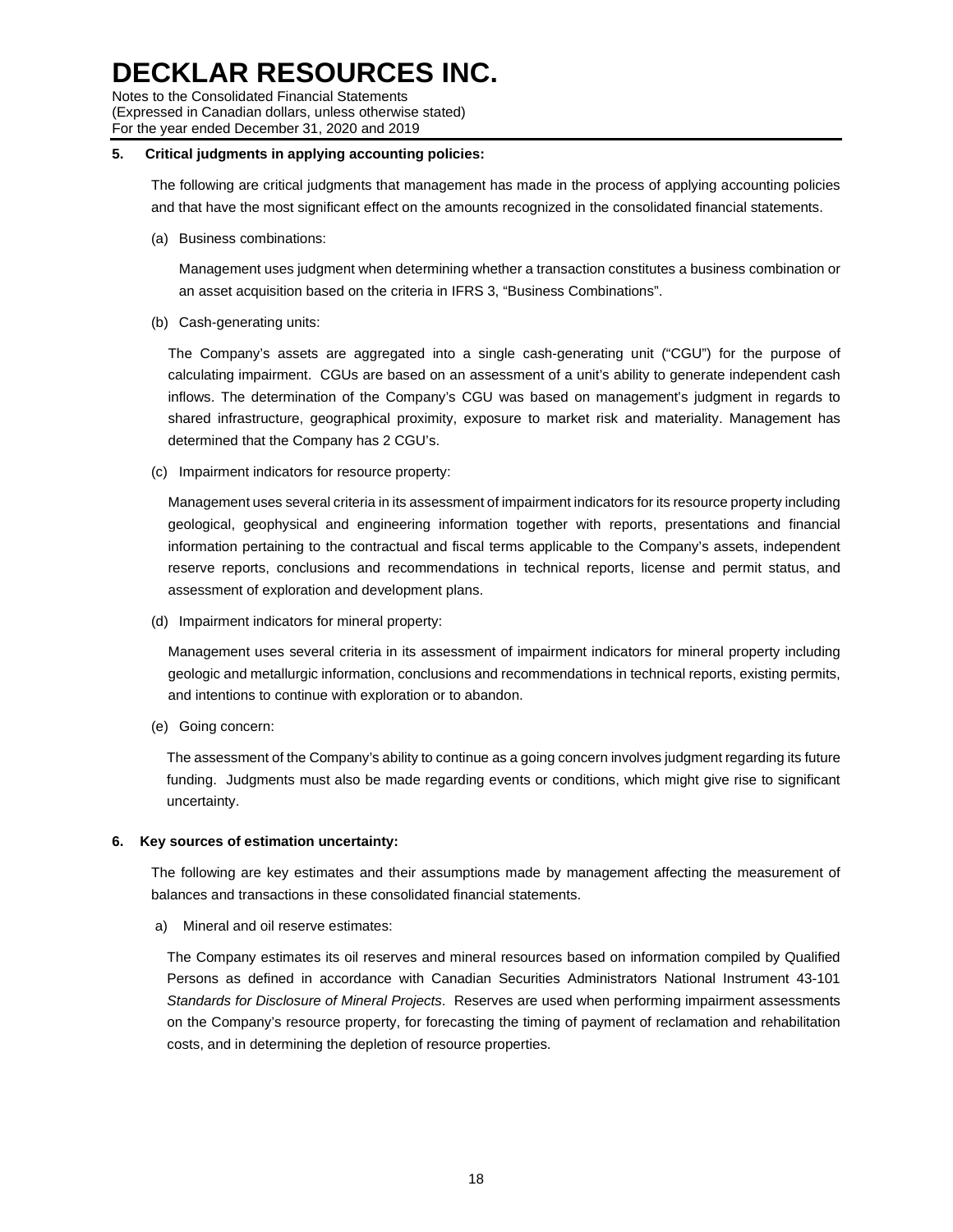Notes to the Consolidated Financial Statements (Expressed in Canadian dollars, unless otherwise stated) For the year ended December 31, 2020 and 2019

#### **6. Key sources of estimation uncertainty (continued):**

a) Mineral and oil reserve estimates (continued):

There are numerous uncertainties inherent in estimating reserves, and assumptions that are valid at the time of estimation may change significantly when new information becomes available. Changes in the forecasted prices of commodities, exchange rates, production costs, or recovery rates may change the economic status of reserves and may, ultimately, result in changes to reserve estimates. Any adjustments are accounted for prospectively.

To estimate and evaluate oil and gas reserves, the Company employs independent reserves evaluators who periodically assess the Company's level of proved, probable and contingent reserves by reference to data sets including geological, geophysical and engineering data together with reports, presentations and financial information pertaining to the contractual and fiscal terms applicable to the Company's assets.

Proved, probable and contingent reserves are estimated annually by independent reserve engineers and represent the estimated quantities of crude oil, natural gas and natural gas liquids, which geological, geophysical and engineering data demonstrate with a specified degree of certainty to be recoverable in future years from known reservoirs and which are considered commercially producible.

**B)** Recoverability of resource properties:

The recoverability of the resource properties carrying value is assessed at the CGU level. The asset composition of a CGU can directly impact the recoverability of the assets included therein. The key estimates used in the determination of cash flows from oil reserves and future contractual cashflows include the following:

- i. Reserves Assumptions that are valid at the time of reserve estimation may change significantly when new information becomes available. Changes in forward price estimates, production costs or recovery rates may change the economic status of reserves and may ultimately result in reserves being restated.
- ii. Crude oil prices Forward price estimates are used in the cash flow model. Commodity prices can fluctuate for a variety of reasons including supply and demand fundamentals, inventory levels, exchange rates, weather, and economic and geopolitical factors.
- iii. Discount rate The discount rate used to calculate the net present value of cash flows is based on estimates of an approximate industry peer group weighted average cost of capital. Changes in the general economic environment could result in significant changes to this estimate.
- iv. Distributable cash flows as set out in the RSA The future distributable cash flows are based on the Company's current contractual obligations and management's best estimate of future contractual arrangements anticipated to be entered into under the RSA. Changes in these arrangements could result in a significant change in the amount and timing of future cash flows.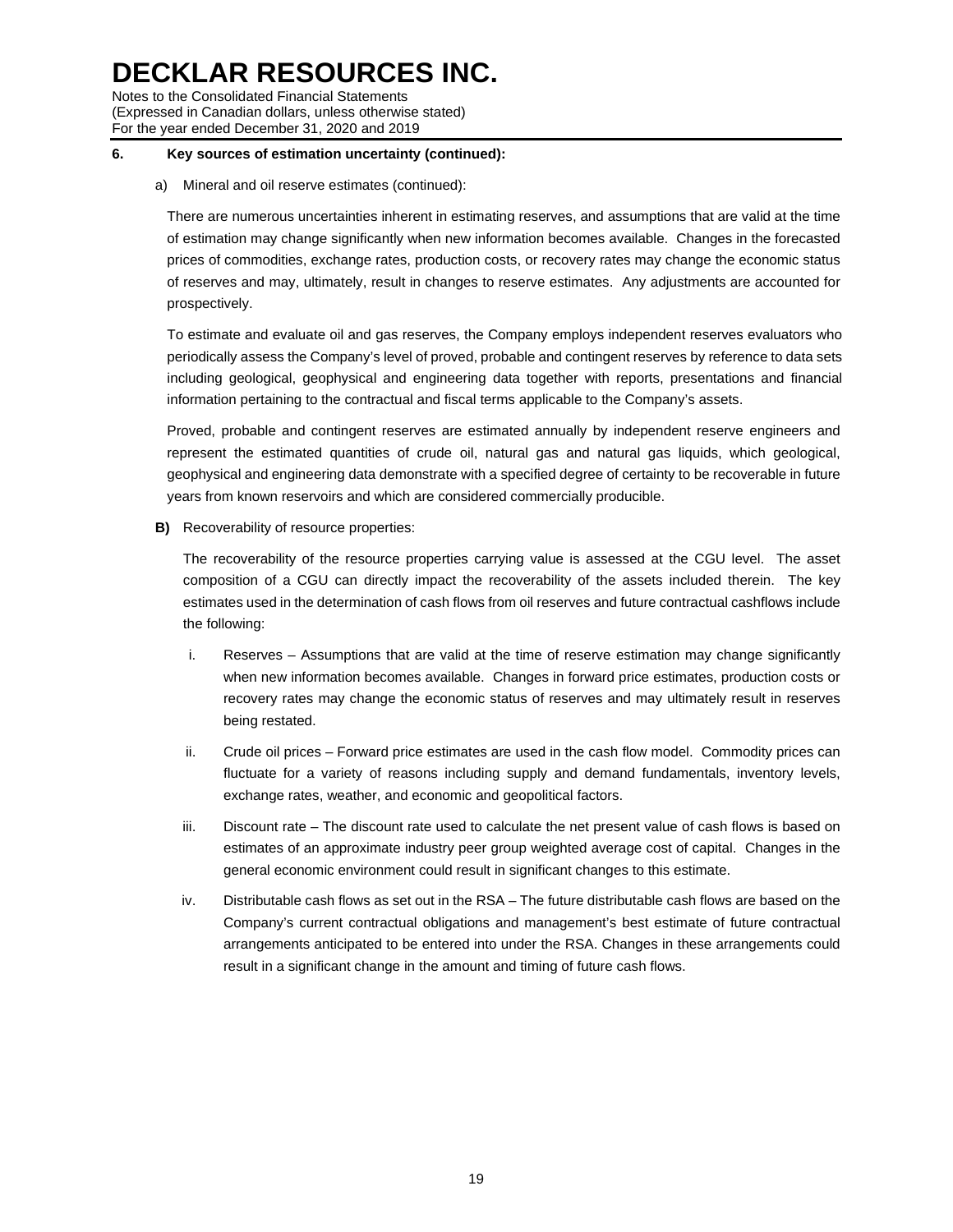Notes to the Consolidated Financial Statements (Expressed in Canadian dollars, unless otherwise stated) For the year ended December 31, 2020 and 2019

#### **6. Key sources of estimation uncertainty (continued):**

#### c) Impairment of mineral properties:

The Company considers both external and internal sources of information in assessing whether there are any indications that mineral properties are impaired. External sources of information the Company considers include changes in the market, economic, and legal environment in which the Company operates that are not within its control and affect the recoverable amount of mineral properties. Internal sources include the manner in which mineral properties are being used or are expected to be used, and indications of economic performance of the assets.

In determining the recoverable amounts of the Company's mineral properties, the Company's management makes estimates of the discounted future after-tax cash flows expected to be derived from its mineral properties using an appropriate discount rate. Reductions in metal price forecasts, increases in estimated future costs of production, increases in estimated future non-expansionary capital expenditures, reductions to the amount of recoverable reserves, resources and exploration potential, and/or adverse current economics can result in a write down of the carrying amounts of the Company's mineral properties.

d) Share-based payments:

The Company includes an estimate of forfeitures, share price volatility, expected life of awards, and risk-free interest rates in the calculation of the expense related to certain long-term employee incentive plans. These estimates are based on previous experience and may change throughout the life of an incentive plan. Such changes could impact the share-based payments reserve.

### **7. Accounts receivable and prepaid expenses:**

|                                         | December 31, |        | December 31, |        |  |
|-----------------------------------------|--------------|--------|--------------|--------|--|
|                                         |              | 2020   |              | 2019   |  |
| <b>GST</b> refundable                   | \$           | 44.842 | S            | 25,858 |  |
| Prepaid insurance and other receivables |              | 14.088 |              | 1,108  |  |
|                                         | S            | 58,930 |              | 26,966 |  |

### **8. Acquisition of Decklar Petroleum Limited:**

On July 16, 2020, the Company acquired all the issued and outstanding shares of Nigeria-based Decklar Petroleum Limited, an unrelated party, for consideration comprised of 22,000,000 common shares of the Company issued on the closing date (the "Issued Shares") plus contingent consideration of 8,000,000 common shares (the "Contingent Shares") issuable upon achievement of a future event. DPL's sole asset is a Risk Service Agreement ("RSA") with Millenium. The RSA entitles DPL to cost recovery and a share of distributable funds from the Oza Oil Field in exchange for technical and financial support to develop the Oza Oil Field.

The Issued Shares were allocated 14,000,000 common shares to the shareholders of DPL and 8,000,000 common shares to DPL's arm's-length third-party debt holders. The Contingent Shares are issuable if the Oza Oil Field achieves production net to Millenium of 1,000 barrels of oil per day for a period of ten consecutive days in any thirty-day period within twelve months of the date of closing.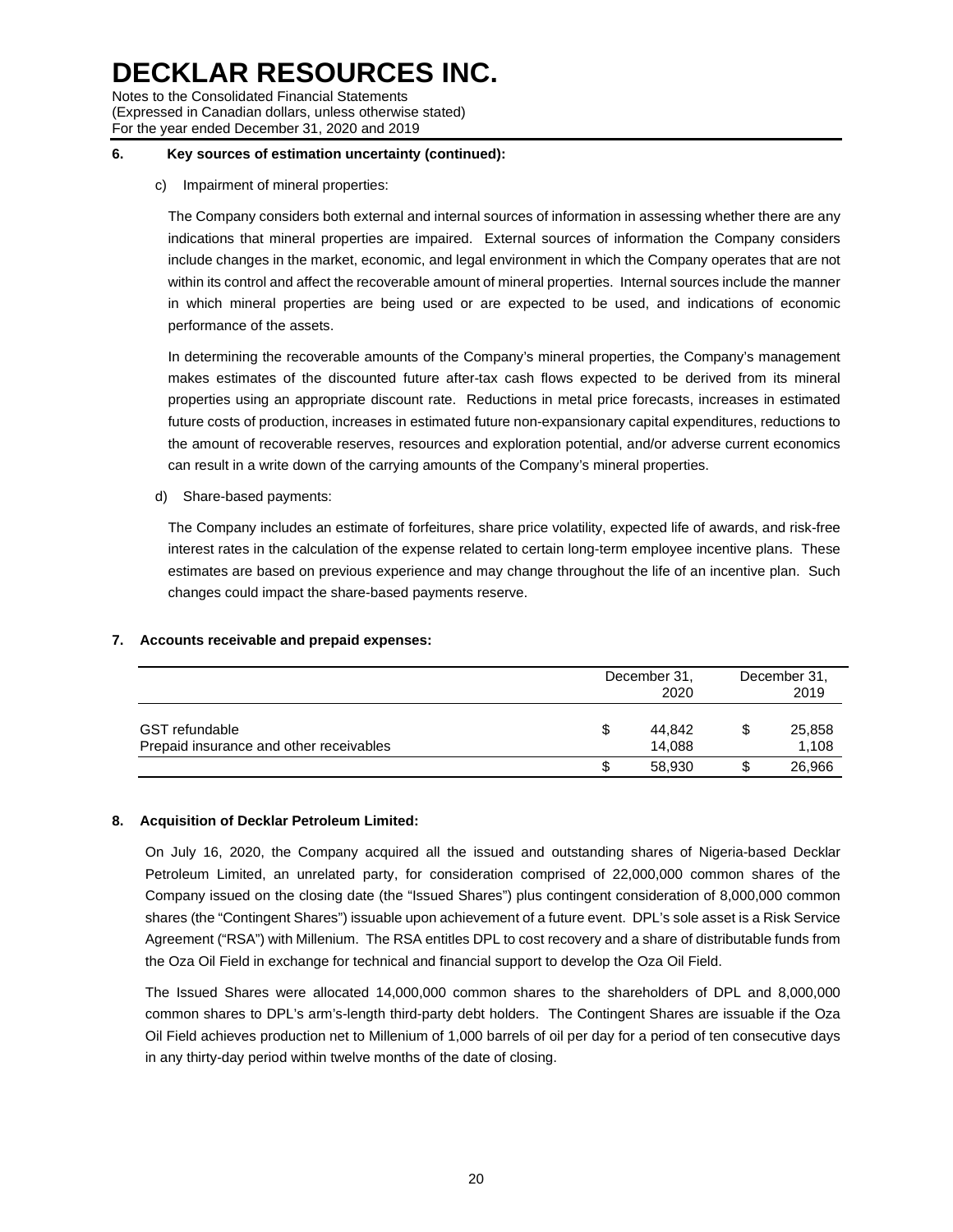Notes to the Consolidated Financial Statements (Expressed in Canadian dollars, unless otherwise stated) For the year ended December 31, 2020 and 2019

#### **8. Acquisition of Decklar Petroleum Limited (continued):**

The acquisition of DPL did not qualify as a business combination under IFRS 3 - *Business Combinations* and has been accounted for under IFRS 2 – *Share-based payment*. The equity settled share transaction was measured using the fair value of DPL's net assets on July 16, 2020, and a corresponding increase to share capital for the Issued and Contingent Shares.

The fair value of the DPL assets and liabilities at the July 16, 2020 acquisition date were:

| Cash                       | J | 45        |
|----------------------------|---|-----------|
| Risk service agreement     |   | 7,499,498 |
| <b>Current liabilities</b> |   | (394,089) |
|                            | S | 7,105,454 |

The fair value of DPL assets and liabilities has been allocated to the Issued and Contingent Shares on the following basis:

| <b>Issued Shares</b>     | \$<br>5.404.194 |
|--------------------------|-----------------|
| <b>Contingent Shares</b> | 1,601,229       |
| <b>Transaction costs</b> | 100.031         |
|                          | \$<br>7,105,454 |

The fair value of the risk services agreement acquired was estimated based on the fair value less cost of disposal ("FVLCD") methodology, calculated using the present value of the expected future cash flows discounted at 20% - 23% derived from proved and probable reserves and USD \$0.70 - \$0.75 per boe as the implied value/boe on 2C contingent reserves. The expected cash flows used in the FVLCD calculation were derived from a report of the OZA Oil Field oil and gas reserves which were prepared by an independent qualified reserve evaluator as of July 16, 2020.

#### **9. Resource properties:**

|                            | December 31,<br>2020 |    |         |  |  |
|----------------------------|----------------------|----|---------|--|--|
| Risk service agreement (a) | \$ 5,678,471         | \$ | -       |  |  |
| Holt option (b)            | 100,000              |    | 100,000 |  |  |
|                            | \$ 5,778,471         |    | 100,000 |  |  |

#### (a) Risk service agreement – Oza Oil Field

The following details the Oza Oil field RSA at December 31, 2020:

|                           | Total       |
|---------------------------|-------------|
| Acquired July 16, 2020    | \$7,499,498 |
| Additions during the year | 1,846,062   |
| Impairment (note 15)      | (3,346,978) |
| Foreign exchange          | (320, 111)  |
|                           | \$5,678,471 |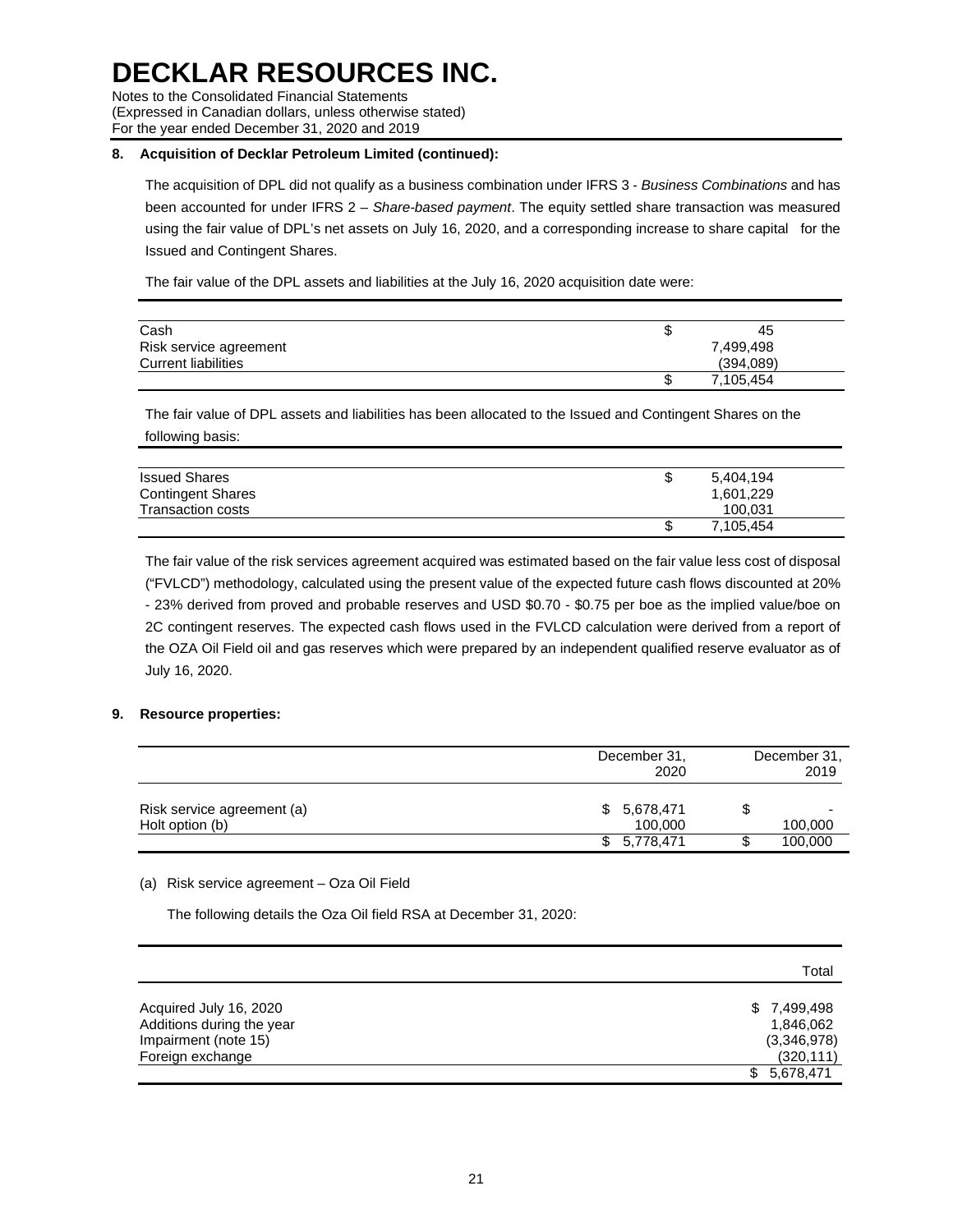Notes to the Consolidated Financial Statements (Expressed in Canadian dollars, unless otherwise stated) For the year ended December 31, 2020 and 2019

### **9. Resource properties (continued):**

#### (b) Holt option

During the quarter ended September 30, 2018, the Company entered into an option agreement with Island Time Exploration Limited ("Island Time") for the exclusive right to acquire up to 75% interest in four mineral titles totalling 3,687 hectares situated east of Duncan, British Columbia in the Victoria Mining Division (the "Holt Option" Agreement), in consideration for a fee of \$100,000, payable by way of a promissory note (note 10). The exercise of the Holt option, which has been subsequently amended, is conditional upon: i) issuing 175,000 common shares for payment of principal and interest outstanding on the Island Time promissory note (note 10), and ii) incurring \$300,000 of expenditures on the Holt claims by way of cash advance to Island Time with \$100,000 to be advanced within 5 business days following a Decklar private placement (such funds were advanced in March 2020) and \$200,000 to be advanced on or before September 30, 2021. The claims are subject to a 2% net smelter return royalty.

#### **10. Short-term loans:**

|                                                                  |   | December 31,<br>2020 | December 31,<br>2019 |             |  |
|------------------------------------------------------------------|---|----------------------|----------------------|-------------|--|
| Promissory note payable to Island Time<br>Other short-term loans | S | 59.852<br>245.677    | S                    | 56.925<br>٠ |  |
|                                                                  |   | 305,529              | S                    | 56,925      |  |

At December 31, 2020, the remaining balance of the promissory note payable to Island Time was \$50,000 plus accrued interest. The note bears interest at 5% per annum. Subsequent to year end, the Company issued 175,000 common shares to extinguish the balance of the note payable and accrued interest, to meet the terms under the Holt Option (note 9).

Other short-term loans comprise advances made directly to DPL and payments made on behalf of DPL by an external party to fund day-to-day and early field operations during the start-up and early stages of DPL's operations. The loans do not bear interest and are due on demand.

### **11. Refundable deposit:**

On September 3, 2020, DPL received a deposit of \$985,866 as part of the San Leon Subscription Agreement ("Subscription Agreement"). The deposit is repayable should a number of conditions in the Subscription Agreement not be attained including the need to complete additional specific financing by April 30, 2021. Interest is payable on the deposit at a rate of 10% per annum. Interest expense has been accrued in the amount of \$31,132, which has been capitalized in resource properties.

#### **12. Trade payables and accrued liabilities:**

|                                |  | December 31,<br>2020<br>447,265<br>S |    | December 31, |
|--------------------------------|--|--------------------------------------|----|--------------|
|                                |  |                                      |    | 2019         |
| Trade and other payables       |  |                                      |    | 72,993       |
| Due to related party (note 16) |  | 206,148                              |    | 21,650       |
|                                |  | 653,413                              | \$ | 94,643       |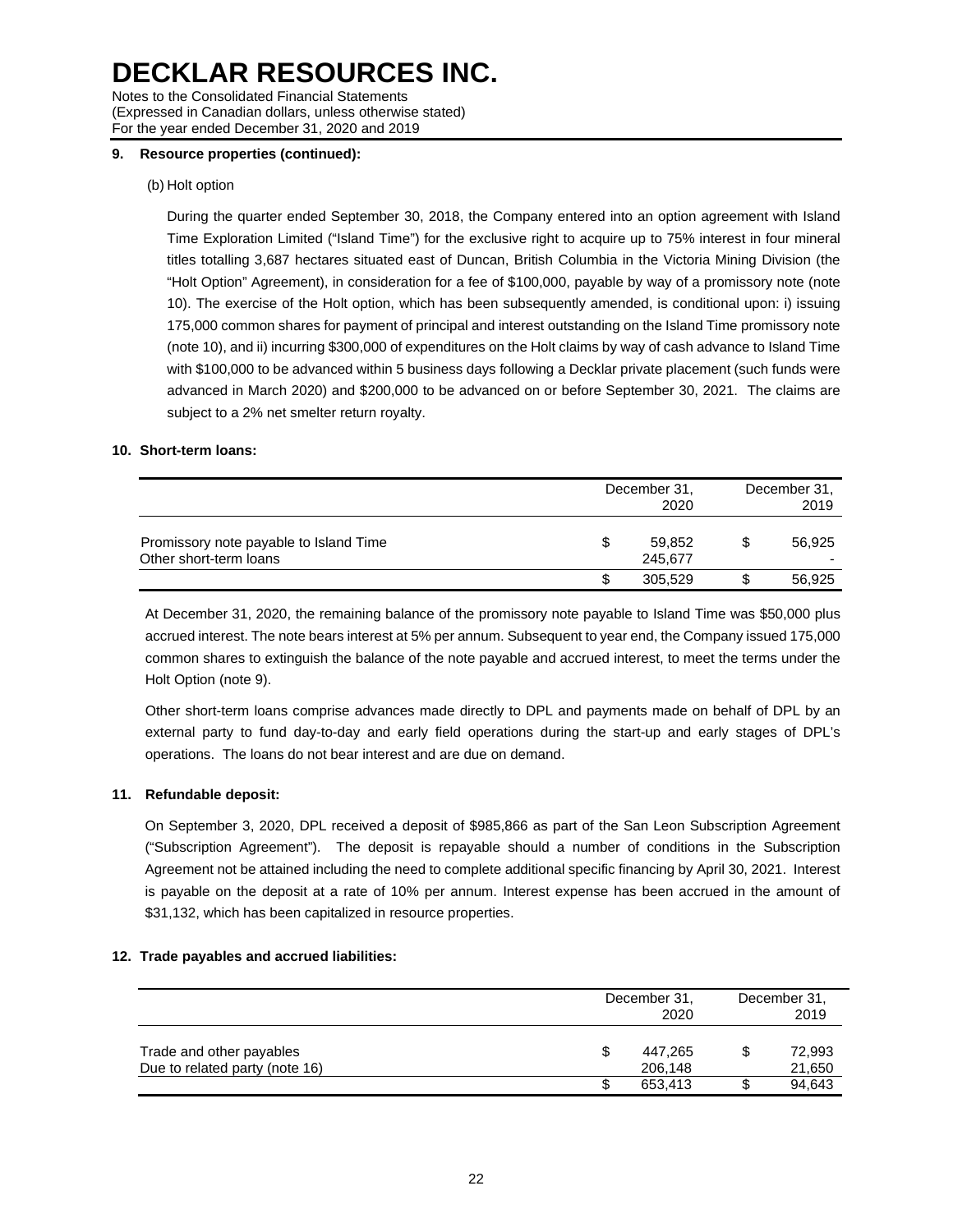Notes to the Consolidated Financial Statements (Expressed in Canadian dollars, unless otherwise stated) For the year ended December 31, 2020 and 2019

#### **13. Share capital:**

(a) Authorized:

The Company's share capital consists of an unlimited number of common shares without par value.

(b) Issued and outstanding:

|                                                | Number of shares | Amount        |
|------------------------------------------------|------------------|---------------|
| Balance, December 31, 2018                     | 8,746,437        | \$131,256,259 |
| Issued by private placement (note 13(c)(i))    | 8,533,333        | 640,000       |
| Issued for investment advances (note 13(c)(i)) | 4,800,000        | 360,000       |
| Balance, December 31, 2019                     | 22.079.770       | 132,256,259   |
| Issued to on acquisition of DPL (note 8)       | 22,000,000       | 5,404,194     |
| Issued on exercise of warrants (note 13 (d))   | 10,200,003       | 1,019,999     |
| Balance, December 31, 2020                     | 54,279,773       | 138,680,452   |

- (c) Share issuances and share-based payments:
	- (i) Common shares:

In September 2019, the Company completed a non-brokered private placement of 8,533,333 units at a price \$0.075 per unit, for aggregate gross proceeds of \$640,000 and issued 4,800,000 units at a price of \$0.075 to settle \$360,000 of investment advances. Each unit consisted of one common share of the Company, and one common share purchase warrant entitling the holder to acquire one common share at a price of \$0.10 per common share for 24 months. All securities issued pursuant to the private placement were subject to a four-month hold period. No finder's fees were paid in connection with the placement.

(ii) Common share options:

The Company grants share purchase options pursuant to the policies of the TSX-Venture Exchange with respect to eligible persons, exercise price, maximum term, vesting, maximum options per person, and termination of eligible person status. The purpose of the share purchase options is to retain and motivate management, staff, consultants, and other qualified individuals by providing them with the opportunity, through share options, to acquire a proprietary interest in the Company and benefit from its growth.

During the year ended December 31, 2020, the Company recorded share-based payment expense in the amount of \$632,358 (2019 – \$nil). 2020 options granted are exercisable at an average \$0.28 per option and expire 5 years after their respective grant date. One third of the stock options vest immediately and the remaining stock options granted vest one third on each of the six month and year anniversary of the grant date. The forfeiture rates are based on historical data and managements estimates. The fair value of the options granted is estimated as at the grant date using the Black-Scholes option pricing model.

|                         | As at December 31, 2020 |  |  |
|-------------------------|-------------------------|--|--|
| Risk-free interest rate | 0.43%<br>\$             |  |  |
| Expected life           | 5 years                 |  |  |
| Expected volatility     | 95%                     |  |  |
| Fair value per option   | \$0.28                  |  |  |
| Forfeiture rate         | 15%                     |  |  |
| Dividend yield          |                         |  |  |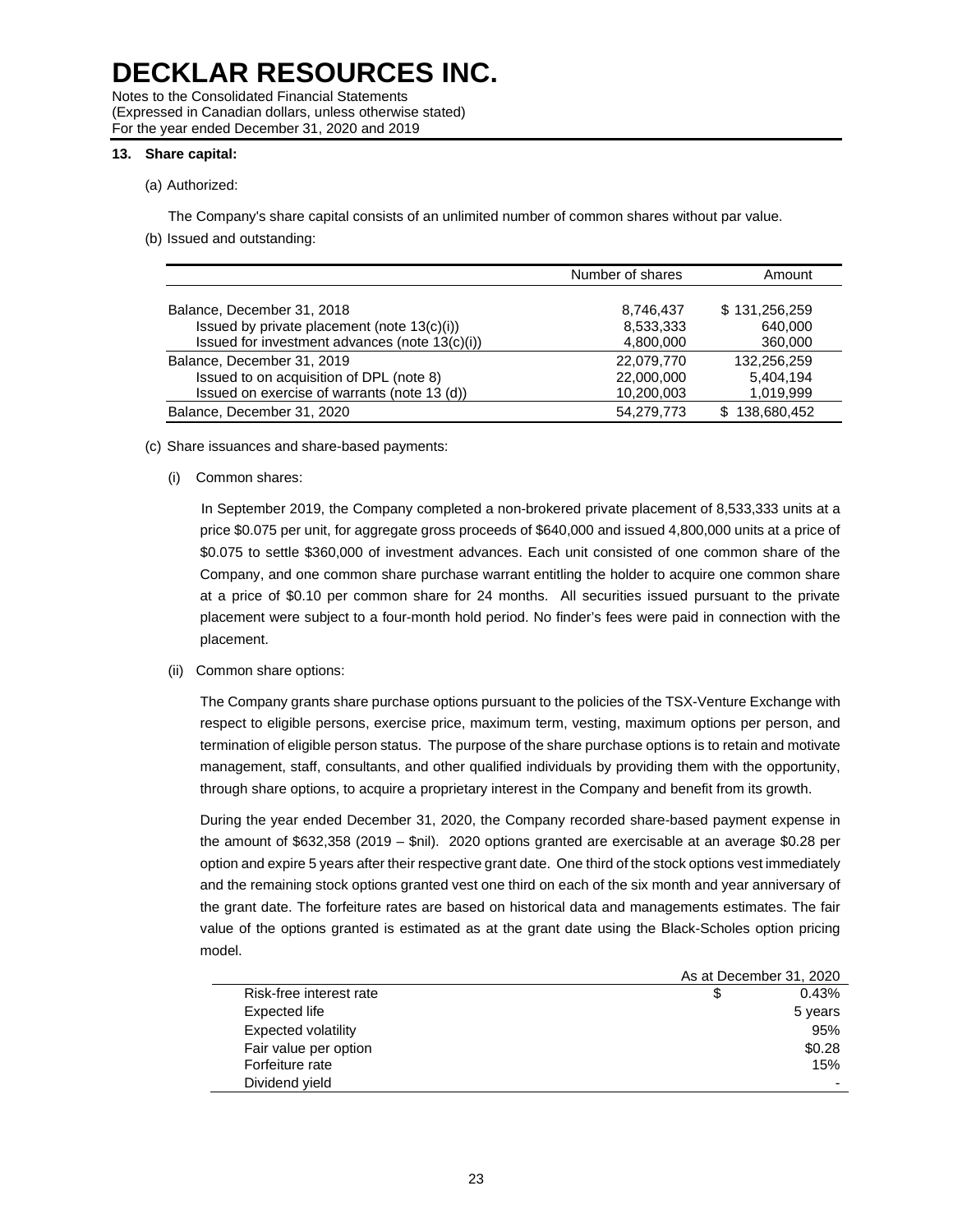Notes to the Consolidated Financial Statements (Expressed in Canadian dollars, unless otherwise stated) For the year ended December 31, 2020 and 2019

#### **13. Share capital (continued):**

- (c) Share issuances and share-based payments (continued):
	- (ii) Common share options (continued):

The continuity of outstanding share purchase options for the year ended December 31, 2020.

| Expiry dates                            | Exercise<br>prices | <b>Balance</b><br>December 31.<br>2019 | Granted   | Exercised | Expired/<br>cancelled/<br>forfeited | Balance<br>December 31,<br>2020 |
|-----------------------------------------|--------------------|----------------------------------------|-----------|-----------|-------------------------------------|---------------------------------|
| April 5, 2022                           | \$10.00            | 75.000                                 |           |           |                                     | 75,000                          |
| April 5, 2022                           | \$15.00            | 75.000                                 |           |           |                                     | 75,000                          |
| April 5, 2022                           | \$20.00            | 75.000                                 |           | -         |                                     | 75,000                          |
| September 4, 2025                       | \$0.28             |                                        | 5,175,000 |           |                                     | 5,175,000                       |
|                                         |                    | 225.000                                | 5.175.000 |           | -                                   | 5,400,000                       |
| Weighted average exercise price         |                    | \$15.00                                |           |           |                                     | \$0.89                          |
| Weighted average remaining life (years) |                    | 2.25                                   |           |           |                                     | 4.53                            |

The continuity of outstanding share purchase options for the year ended December 31, 2019, is as follows:

| Expiry dates                            | Exercise<br>prices | <b>Balance</b><br>December 31.<br>2018 | Granted | Exercised | Expired/<br>cancelled/<br>forfeited | <b>Balance</b><br>December 31,<br>2019 |
|-----------------------------------------|--------------------|----------------------------------------|---------|-----------|-------------------------------------|----------------------------------------|
| November 5, 2019                        | \$10.00            | 3.704                                  | ۰       |           | (3,704)                             |                                        |
| April 5, 2022                           | \$10.00            | 75,000                                 | ۰       |           |                                     | 75,000                                 |
| April 5, 2022                           | \$15.00            | 75,000                                 | ۰       |           |                                     | 75,000                                 |
| April 5, 2022                           | \$20.00            | 75,000                                 | ٠       |           |                                     | 75,000                                 |
|                                         |                    | 228,704                                |         |           | (3,704)                             | 225,000                                |
| Weighted average exercise price         |                    | \$14.92                                |         |           |                                     | \$15.00                                |
| Weighted average remaining life (years) |                    | 3.22                                   |         |           |                                     | 2.25                                   |

As at December 31, 2020, 1,950,000 share purchase options were exercisable (2019 - 225,000). These options have a weighted average exercise price of \$1.98 per share (2019 - \$15.00 per share).

(d) Common share purchase warrants

In September 2019, the Company issued 13,333,333 common share purchase warrants entitling the holder to acquire one common share at a price of \$0.10 per common share for 24 months (note 13(c)(i)). The warrants were valued at \$nil using the residual value method. During 2020, 10,200,003 warrants were exercised for total proceeds of \$1,020,000.

(e) Loss per share

The calculation of weighted average shares outstanding for the diluted loss per share calculation excludes the impact of the outstanding warrants and options as the effect is anti-dilutive for the years ended December 31, 2020 and 2019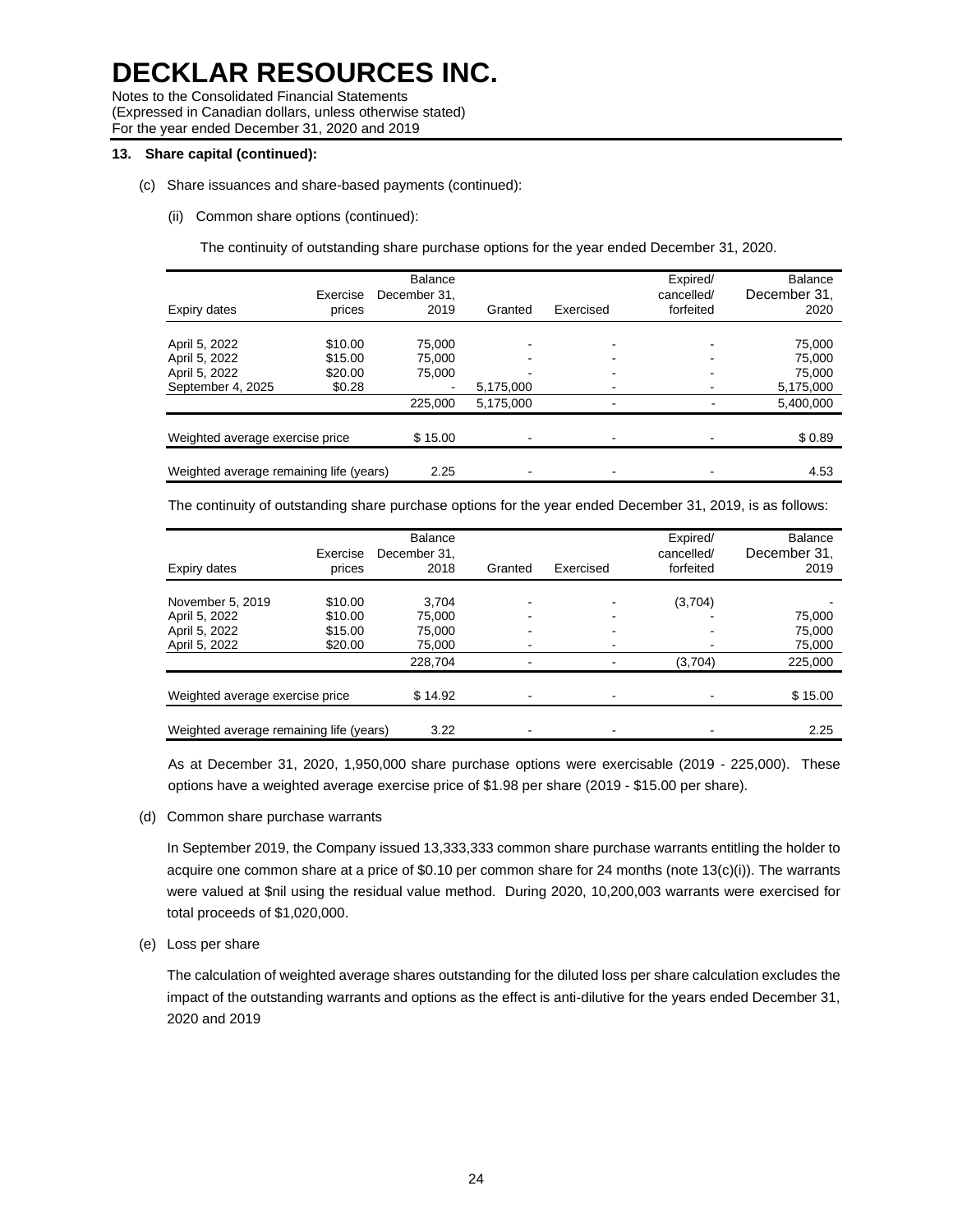Notes to the Consolidated Financial Statements (Expressed in Canadian dollars, unless otherwise stated) For the year ended December 31, 2020 and 2019

#### **14. General and administrative expenses:**

|                             | 2020          |    | 2019    |
|-----------------------------|---------------|----|---------|
|                             |               |    |         |
| Consulting                  | \$<br>211,215 | \$ | 83,817  |
| Professional and regulatory | 120,966       |    | 71,632  |
| Office and administrative   | 302,299       |    | 49,874  |
| Business development        | 27,907        |    |         |
| Share-based payments        | 632,357       |    | ٠       |
|                             | 1,294,744     | S  | 205,323 |

#### **15. Impairment of risk services asset:**

During the latter part of 2020, the Company identified indicators of impairment in relation to its Oza Oilfield CGU such as a decline in forward commodity prices and performed an impairment test at December 31, 2020. Management estimated the recoverable amount of its Oza Oilfield CGU based on its FVLCD.

At December 31, 2020, the estimated recoverable amount of the CGU was determined to be \$3,346,978 lower than the December 31, 2020 carrying amount. This was based on 20% - 23% discounted after-tax cash flows expected to be derived from the Oza Oilfield CGU's proved plus probable reserves and USD \$0.70 - \$0.75 per boe as the implied value on 2C contingent reserves. The reserve values were obtained from the externally prepared December 31, 2020 reserve report and distributable cash flows to the Company as set out in the RSA.

The December 31, 2020 impairment test used the following commodity prices:

|            | <b>Brent Crude</b> | <b>Crude Oil</b> | <b>Crude Oil</b>    |
|------------|--------------------|------------------|---------------------|
|            | <b>Oil Price</b>   | <b>Discount</b>  | <b>Export Price</b> |
| Year       | US\$/bbl           | US\$/bbl         | US\$/bbl            |
| 2021       | 49.50              | 5.96             | 43.54               |
| 2022       | 53.55              | 6.08             | 47.47               |
| 2023       | 54.62              | 6.20             | 48.42               |
| 2024       | 55.71              | 6.32             | 49.39               |
| 2025       | 56.83              | 6.45             | 50.38               |
| 2026       | 57.96              | 6.58             | 51.38               |
| 2027       | 59.12              | 6.71             | 52.41               |
| 2028       | 60.31              | 6.85             | 53.46               |
| 2029       | 61.51              | 6.98             | 54.53               |
| 2030       | 62.74              | 7.12             | 55.62               |
| 2031       | 64.00              | 7.27             | 56.73               |
| 2032       | 65.28              | 7.41             | 57.87               |
| 2033       | 66.58              | 7.56             | 59.02               |
| 2034       | 53.55              | 6.08             | 47.47               |
| 2035       | 54.62              | 6.20             | 48.42               |
| Thereafter | +2%/yr             | $+2\%$ /yr       | $+2\%$ /yr          |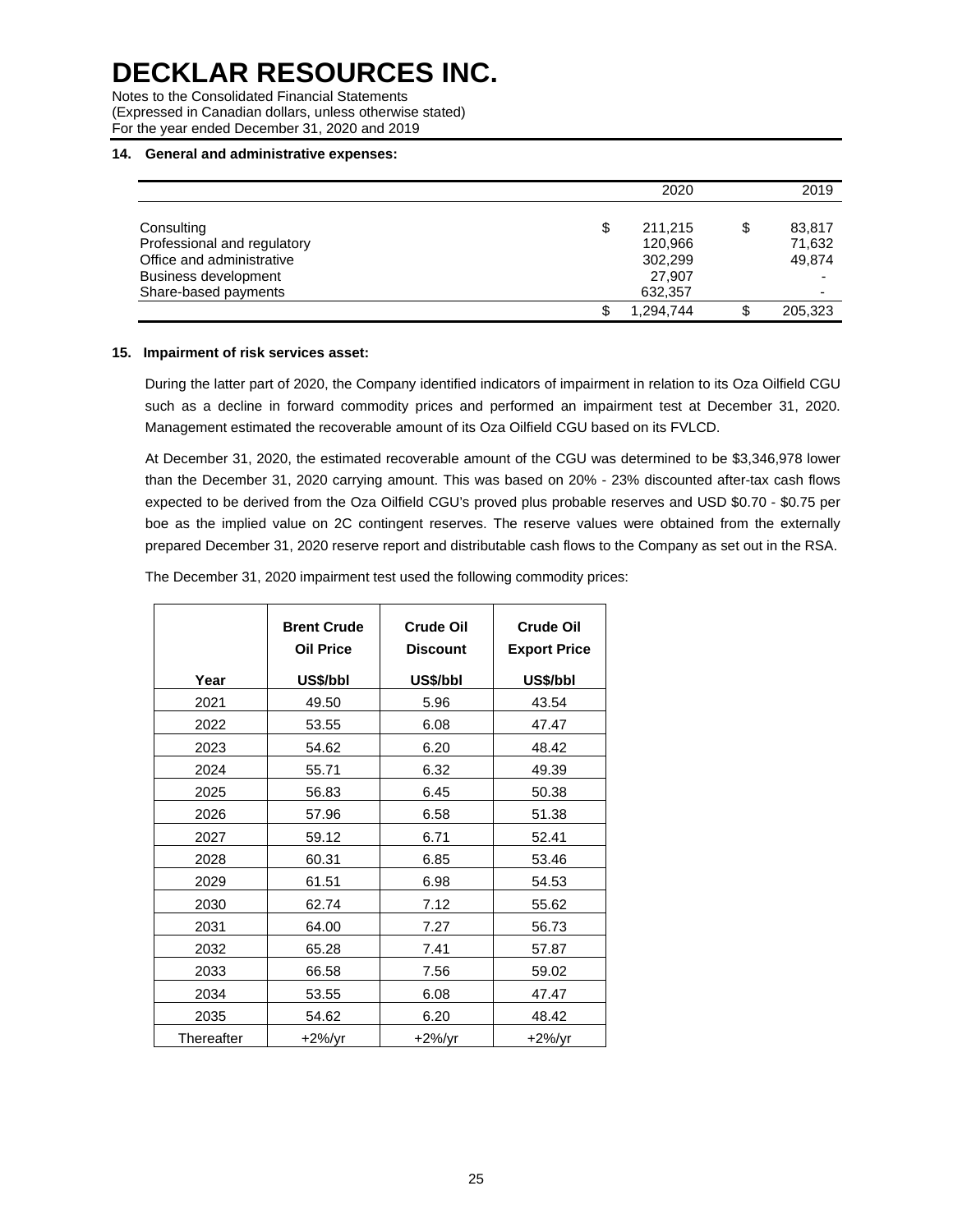Notes to the Consolidated Financial Statements (Expressed in Canadian dollars, unless otherwise stated) For the year ended December 31, 2020 and 2019

#### **16. Related party transactions:**

### (a) Balances payable:

The amounts due to a related party and included in trade payables and accrued liabilities are non-interest bearing, unsecured, and due on demand, and comprise the following:

|                               | December 31,<br>2020 |         |  | December 31,<br>2019 |  |  |
|-------------------------------|----------------------|---------|--|----------------------|--|--|
| Due to officers and directors |                      | 206.148 |  | 21,650               |  |  |

### (b) Issue of common share options:

On September 4, 2020, the Company granted 1,575,000 common share options under the Employee Share Option Plan to certain officers and directors of the Company and its subsidiary DPL.

(c) Key management personnel:

Key management personnel amounts include the salaries and consulting fees paid and/or accrued to the Company's senior officers and directors as follows:

|                                         | 2020                     |    | 2019                               |
|-----------------------------------------|--------------------------|----|------------------------------------|
| Consulting fees<br>Share-based payments | \$<br>273,523<br>226.169 | J  | 83,817<br>$\overline{\phantom{0}}$ |
|                                         | \$<br>499,692            | ۰D | 83,817                             |

Transaction with related parties are in the normal course of operations and initially recorded at fair value.

### **17. Segment information:**

The Company conducts its business as a single reportable operating segment, being the development of oil fields in Nigeria. Geographical information is as follows:

| December 31, 2020  | Canada      | Nigeria     | Total       |  |
|--------------------|-------------|-------------|-------------|--|
|                    |             |             |             |  |
| Interest income    | \$<br>4,938 | \$          | \$<br>4,938 |  |
| Loss for the year  | (1,259,853) | (3.596.985) | (4,856,838) |  |
| Non-current assets | 100,000     | 5,678,471   | 5,778,471   |  |
| Total assets       | 274,980     | 5,685,657   | 5,960,637   |  |
|                    |             |             |             |  |
| December 31, 2019  | Canada      | Nigeria     | Total       |  |
| Interest income    | \$<br>4,654 | \$<br>۰     | \$<br>4,654 |  |
| Loss for the year  | (318,676)   |             | (318,676)   |  |
| Non-current assets | 100,000     |             | 100,000     |  |
| Total assets       | \$620,011   |             | 620,011     |  |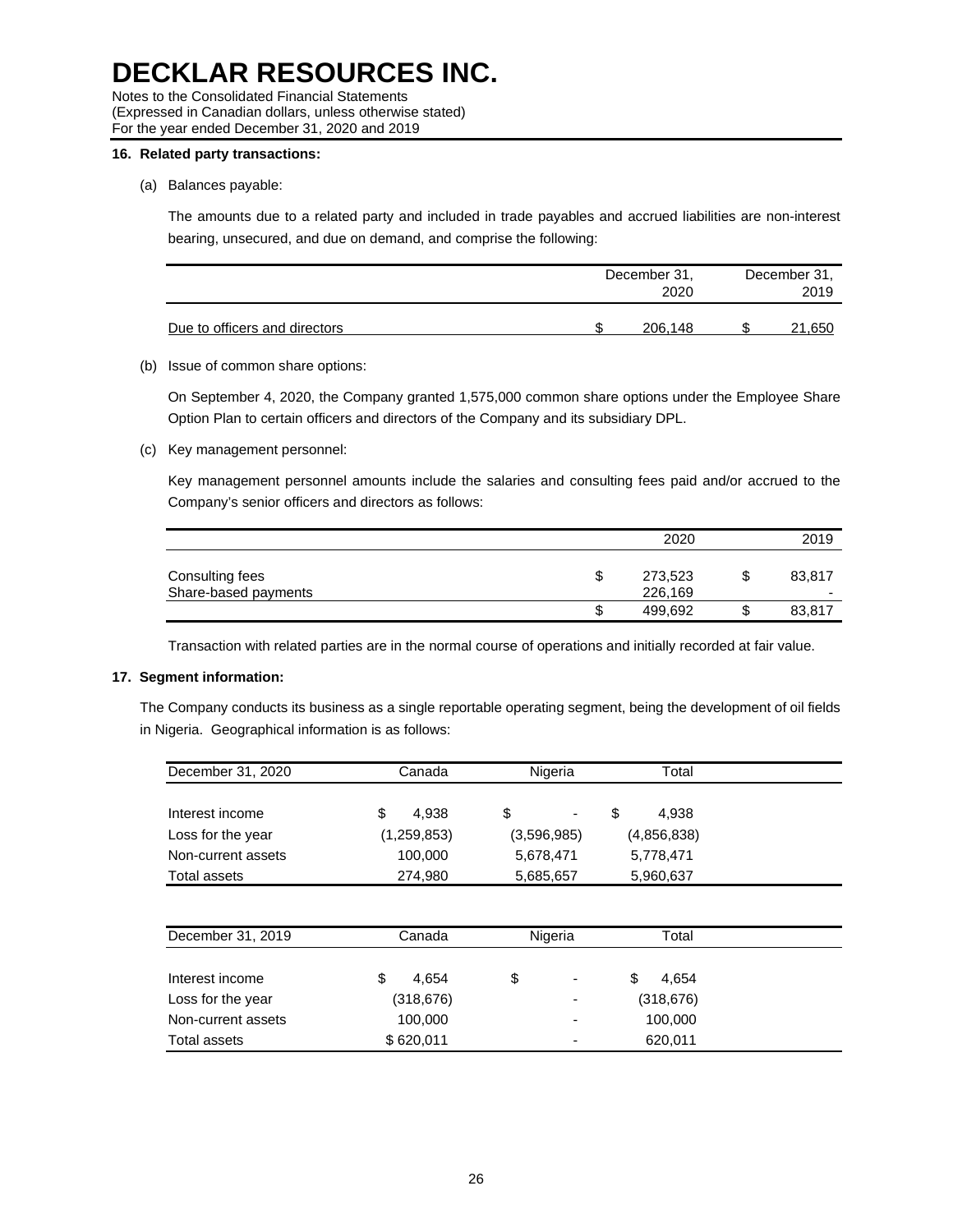Notes to the Consolidated Financial Statements (Expressed in Canadian dollars, unless otherwise stated) For the year ended December 31, 2020 and 2019

#### **18. Income tax:**

The Company's income tax recovery differs from the amounts computed by applying the Canadian statutory rate of 23.99% (2019 - 26.5%) as follows:

|                                                                                                                                                                                                                   |   | 2020                                                             | 2019                |
|-------------------------------------------------------------------------------------------------------------------------------------------------------------------------------------------------------------------|---|------------------------------------------------------------------|---------------------|
| Net loss for the year                                                                                                                                                                                             |   | (4,856,838)                                                      | (318,676)           |
| Expected tax recovery<br>Non-deductible share-based compensation<br>Different in tax rates between jurisdictions<br>Adjustment in respect of prior year's estimates<br>Change in unrecognized deferred tax assets | S | 1,165,155<br>(151, 155)<br>(371, 961)<br>(352, 233)<br>(289,259) | 84.449<br>(84, 449) |
| Deferred income tax recovery                                                                                                                                                                                      |   |                                                                  |                     |

Details of the unrecognized deductible temporary differences are as follows:

|                        | 2020    |             | 2019                     |                          |
|------------------------|---------|-------------|--------------------------|--------------------------|
|                        | Nigeria | Canada      | Nigeria                  | Canada                   |
| Non-capital losses     | 66,633  | 19120.032   | $\overline{\phantom{a}}$ | 19.777.441               |
| Capital losses         |         | 113,833,006 | $\overline{\phantom{a}}$ | 113,833,006              |
| Risk service agreement |         | 3,346,978   | $\overline{\phantom{0}}$ | $\overline{\phantom{0}}$ |
| Total                  | 66.633  | 136,300,016 | $\overline{\phantom{a}}$ | 133.610.447              |

As at December 31, 2020, the Company's tax losses will expire between 2021 and 2041 if not utilized. The Company has not recognized a deferred tax asset for its deductible temporary differences because it is not probable that future taxable profits will be available against which the Company can utilize the benefits.

#### **19. Supplemental cash flow information:**

|                                                                                                                                                                                         |    | 2020  |     | 2019    |
|-----------------------------------------------------------------------------------------------------------------------------------------------------------------------------------------|----|-------|-----|---------|
| Supplemental information:<br>Interest received                                                                                                                                          | \$ | 4.938 | \$. | 4.654   |
| Non-cash operating, financing and investing transactions:<br>Shares issued in settlement of investment advance (Note 13(c)(i))<br>Movement from share-based payments reserve to deficit |    |       |     | 360,000 |
| for forfeited options                                                                                                                                                                   |    |       |     | 21.218  |

#### **20. Financial risk management:**

(a) Credit risk:

Credit risk is the risk of an unexpected loss if a customer or third party to a financial instrument fails to meet its contractual obligations. The Company is subject to credit risk on the cash balances at the bank, its shortterm guaranteed investment certificates and accounts receivable. The majority of the Company's cash balances are held with major Canadian banks and in the view of the Board are considered creditworthy. The Company only deals with reputable financial institutions and regularly assesses international exposure and market risk. The Company has a small investment in Canadian based banking institutions, authorized under the Bank Act to accept deposits, which may be eligible for deposit insurance provided by the Canadian Deposit Insurance Corporation. As at December 31, 2020, the Company had GST refundable and other prepaid and receivables, in the amount of \$44,842 (2019 - \$25,859), that were not considered past due.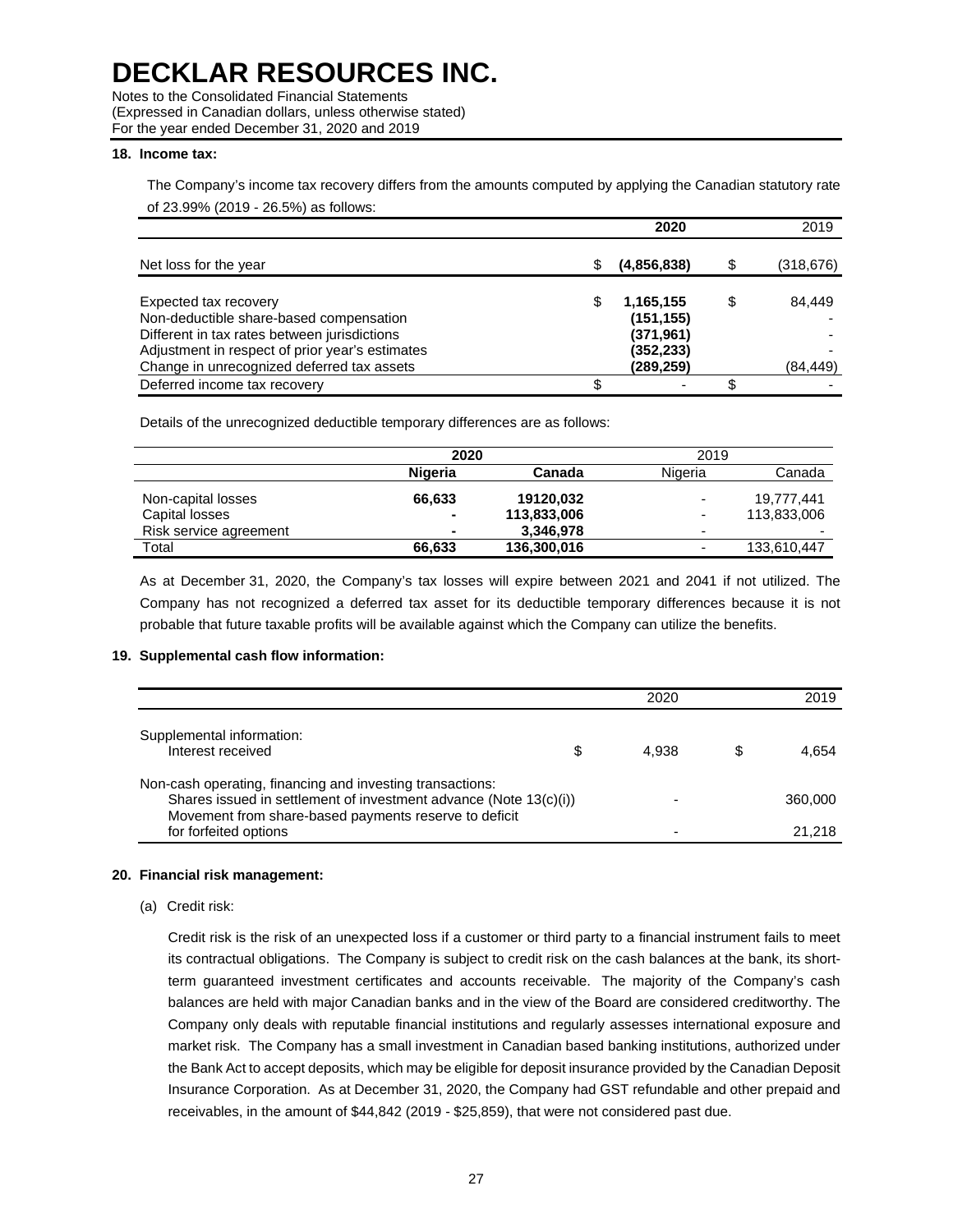Notes to the Consolidated Financial Statements (Expressed in Canadian dollars, unless otherwise stated) For the year ended December 31, 2020 and 2019

#### **20. Financial risk management (continued):**

(a) Credit risk (continued):

Given that Decklar will be financing virtually all expenditures of its co-venturer, the Company is exposed to credit risk that arises from the credit quality of the co-venturer. Fluctuations in crude oil prices can impact the cash flows of Decklar and its co-venturer.

(b) Liquidity risk:

Liquidity risk is the risk that the Company will not be able to meet its financial obligations as they fall due. The Company has in place a planning and budgeting process to aid in determining the funds required to support normal operating requirements on an ongoing basis, including its capital development and exploration expenditures. As at December 31, 2020, the Company had cash and cash equivalents of \$123,236 (2019 - \$493,045) and trade payable and accrued liabilities and other current liabilities of \$1,944,808 (2019 - \$151,568).

The Company's primary market risks include changes in foreign exchange and interest rates on financial instruments in other than Canadian dollars. At December 31, 2020 and 2019 the Company had no hedging agreements in place with respect to commodity prices or exchange rates.

- (c) Market risk:
	- (*i*) Currency risk:

The reporting currency of the Company is Canadian dollars. The Company also enters into transactions denominated in United States dollars and Nigerian naira for which the related expenses and accounts payable balances are subject to exchange rate fluctuations.

(*ii*) Interest rate risk:

Interest rate risk is the risk that the fair value or future cash flows of a financial instrument will fluctuate because of changes in market interest rates.

The Company's cash and cash equivalents attract interest at floating rates and have maturities of 90 days or less. The interest is typical of Canadian banking rates, which are at present historically low; however, the Company's conservative investment strategy mitigates the risk of deterioration to capital invested. A change of 100 basis points in the interest rate would not be material to the consolidated financial statements.

(*iii*) Commodity price risk:

The Company currently has no sale of commodities, as it does not have a producing asset. Metal and oil prices have historically fluctuated significantly and are affected by numerous factors outside of the Company's control, including, but not limited to, industrial and retail demand, central bank lending, forward sales by producers and speculators, levels of worldwide production, short-term changes in supply and demand due to speculative hedging activities, and certain other factors. The Company has not engaged in any hedging activities to reduce its exposure to commodity price risk.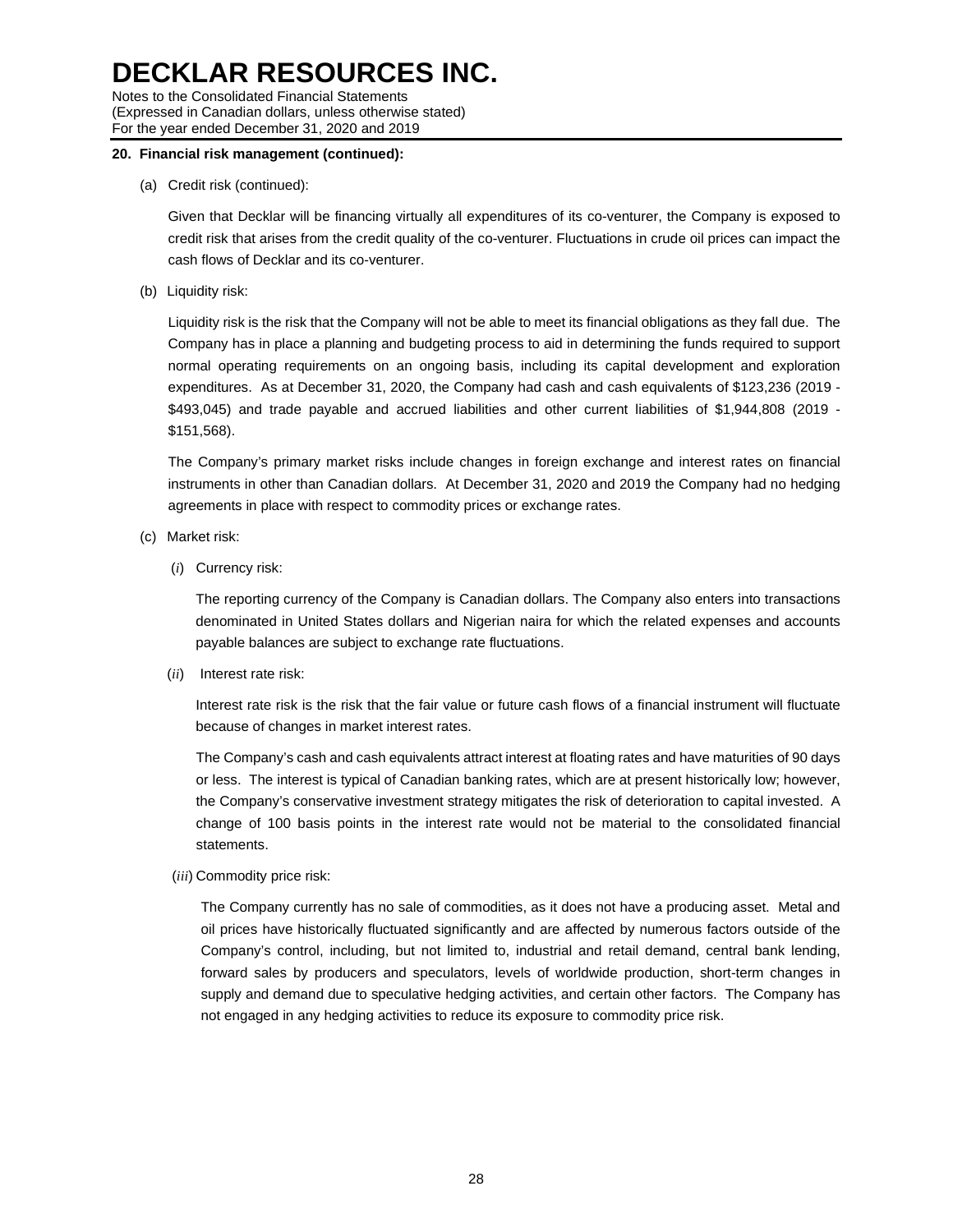Notes to the Consolidated Financial Statements (Expressed in Canadian dollars, unless otherwise stated) For the year ended December 31, 2020 and 2019

#### **20. Financial risk management (continued):**

(d) Financial assets and liabilities:

As at December 31, 2020, the carrying and fair values of the Company's financial instruments by category are as follows:

|                                                                                                                     | Amortized cost |                               | Fair value |                               | Less than 1 year |                               | 1 to 3<br>vears |  |
|---------------------------------------------------------------------------------------------------------------------|----------------|-------------------------------|------------|-------------------------------|------------------|-------------------------------|-----------------|--|
| Financial assets<br>Cash and cash<br>equivalents                                                                    | \$             | 123,236                       | \$         | 123,236                       | \$               | 123,236                       | \$              |  |
| Accounts receivable and<br>prepaid expenses                                                                         |                | 58,930                        |            | 58,930                        |                  | 58,930                        |                 |  |
| Total financial assets                                                                                              | \$             | 182,166                       | \$         | 182,166                       | \$               | 182,166                       | \$              |  |
| <b>Financial liabilities</b><br>Short-term loans<br>Refundable deposit<br>Trade payables and<br>accrued liabilities | \$             | 305,529<br>985,866<br>653,413 | \$         | 305,529<br>985,866<br>653,413 | \$               | 305,529<br>985,866<br>653,413 | \$              |  |
| Total financial liabilities                                                                                         | \$             | 1.944.808                     |            | \$<br>1,944,808               | \$               | 1.944.808                     | \$              |  |

(e) Fair value:

All financial instruments measured at fair value are categorized into one of three hierarchy levels, described below, for disclosure purposes. Each level is based on the transparency of the inputs used to measure the fair values of assets and liabilities:

- Level 1 Values based on unadjusted quoted prices in active markets that are accessible at the measurement date for identical assets and liabilities.
- Level 2 Values based on quoted prices in markets that are not active or model inputs that are observable either directly or indirectly for substantially the full contractual term of the asset or liability.
- Level 3 Values based on prices or valuation techniques that require inputs that are both unobservable and significant to the overall fair value measurement.

The carrying values of cash and cash equivalents, accounts receivable and trade payables and accruals and other current liabilities approximate their respective fair values due to the short-term nature of these instruments.

The Company has no financial assets or liabilities, recorded at fair value, included in Level 1, 2 or 3 of the fair value hierarchy.